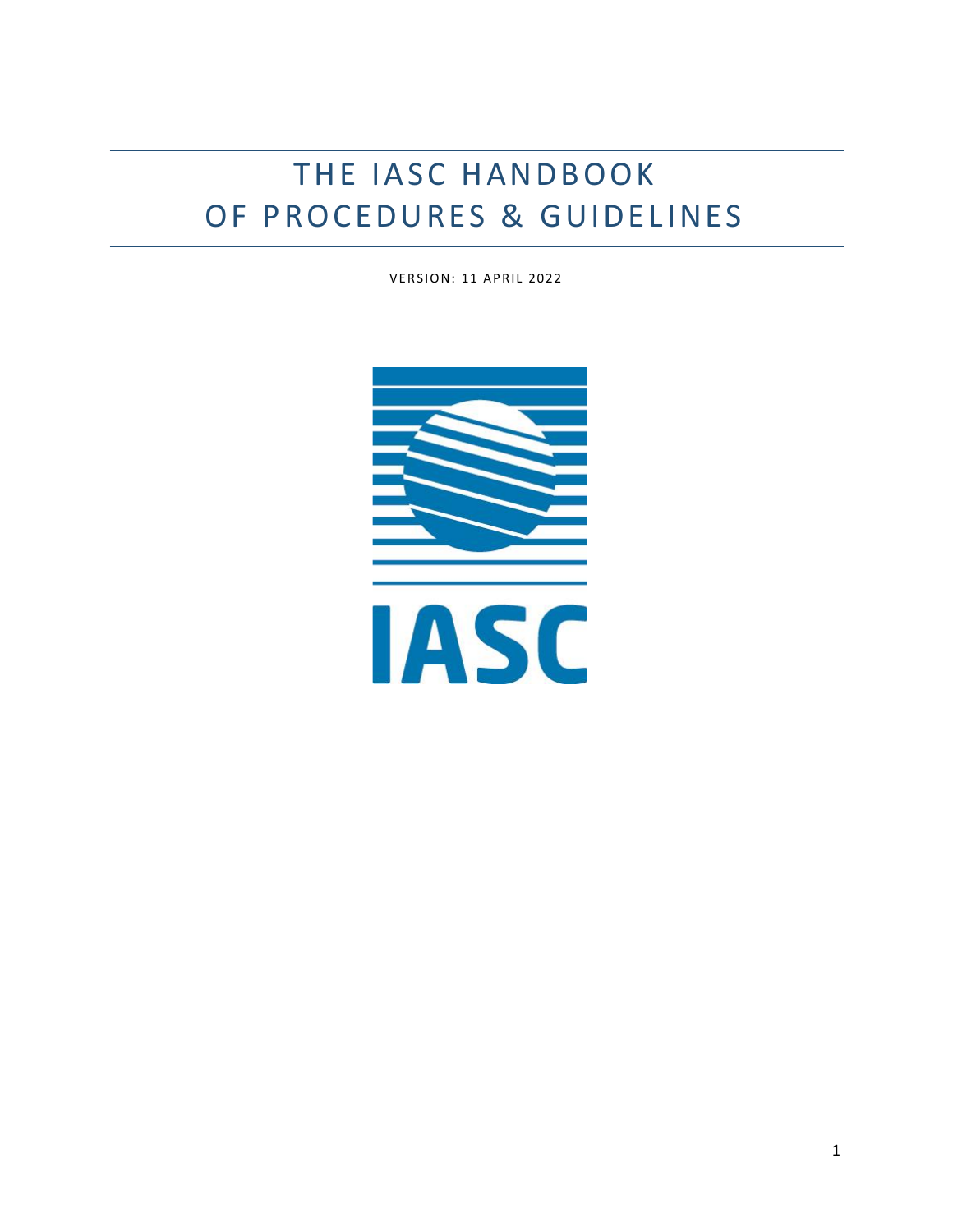# TABLE OF CONTENTS

| 1.                                                                         |  |
|----------------------------------------------------------------------------|--|
| 2.                                                                         |  |
|                                                                            |  |
|                                                                            |  |
|                                                                            |  |
| 3.                                                                         |  |
|                                                                            |  |
|                                                                            |  |
|                                                                            |  |
|                                                                            |  |
|                                                                            |  |
|                                                                            |  |
|                                                                            |  |
|                                                                            |  |
| 4.1. Arctic Science Summit Week (ASSW) and Arctic Observing Summit (AOS)16 |  |
|                                                                            |  |
|                                                                            |  |
|                                                                            |  |
|                                                                            |  |
|                                                                            |  |
|                                                                            |  |
|                                                                            |  |
|                                                                            |  |
|                                                                            |  |
|                                                                            |  |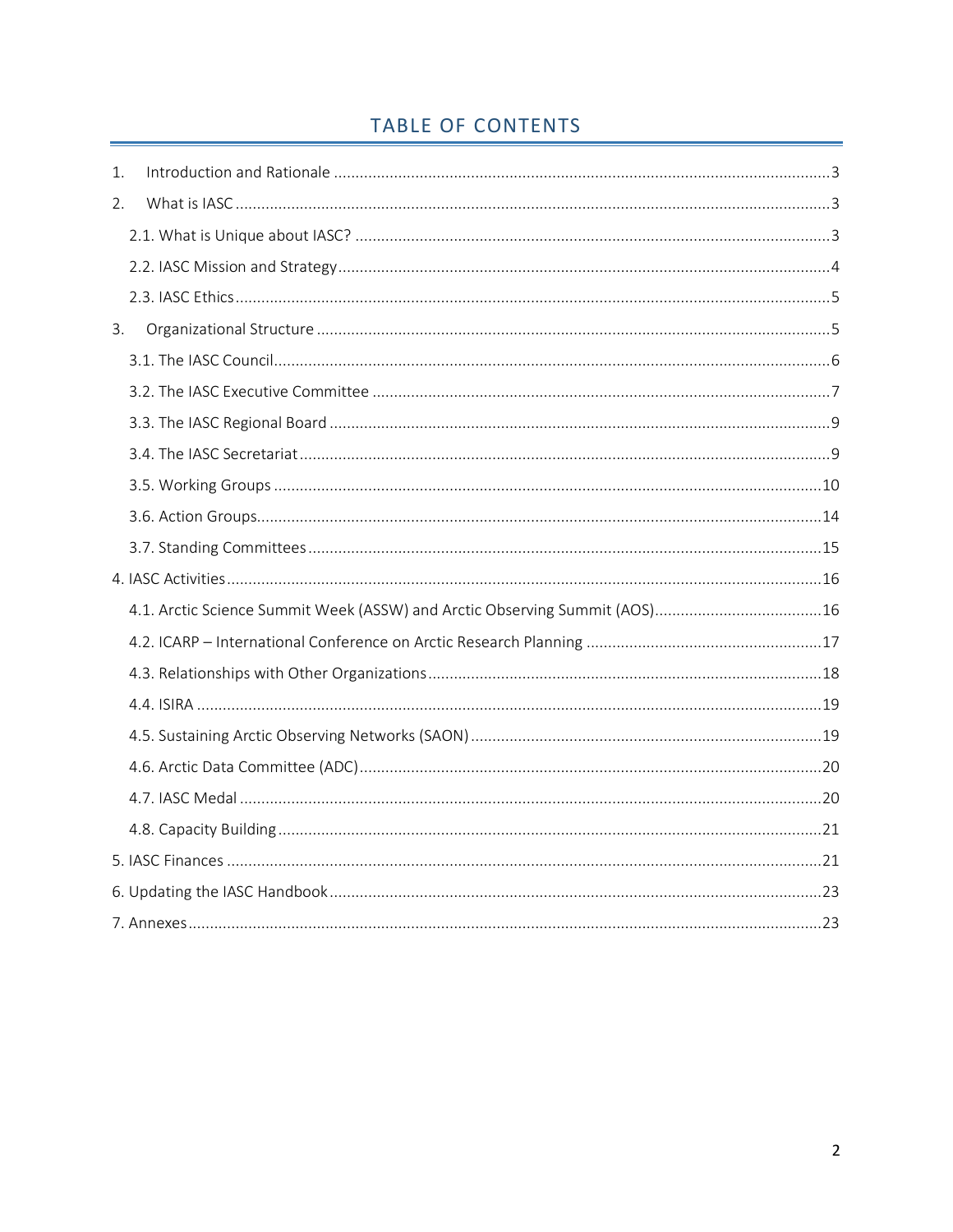# 1. INTRODUCTION AND RATIONALE

<span id="page-2-0"></span>At the 2018 meeting in Davos, the IASC Council unanimously agreed that an 'Action Group would be established to formalize IASC guiding and procedural documents and provide recommendations to align them, fill gaps, and recommend updates to one unified IASC Handbook,' thus recognizing the need to provide a single and easily readable source of the procedures and processes by which IASC, as a whole, operates.

The IASC Handbook is the result of the work by the Action Group and draws from and expounds upon the existing documents and processes, with the aim of having a comprehensive text which reflects current practice as endorsed and delivered by the IASC Executive Committee and the Council.

The intention is that this Handbook of Procedures and Guidelines (the 'Handbook') acts as the primary source of information about how IASC governs itself. It should be fully accessible and available to everyone with an interest in IASC, as well as being sufficiently comprehensive to act as the guide for internal processes and decisions. It is expected that the Handbook will evolve as IASC itself changes. Straightforward processes are included to ensure that the Executive Committee and Council are able to make and oversee these changes to the Handbook appropriately.

The Handbook does not replace or alter the Founding Articles of IASC in any way. These Articles remain the fundamental basis for the existence and operation of IASC and are included in full in Annex A.

# 2. WHAT IS IASC

<span id="page-2-1"></span>The International Arctic Science Committee (IASC) is a non-governmental, international scientific organization. The Founding Articles (Annex A) commit IASC to pursue a mission of encouraging and facilitating cooperation in all aspects of Arctic research, in all countries engaged in Arctic research and in all areas of the Arctic region.

Rather than defining human and environmental boundaries, IASC tries to bridge those boundaries. IASC is also committed to recognizing that Traditional Knowledge, Indigenous Knowledge, and "Western" scientific knowledge are coequal and complementary knowledge systems, all of which can and should inform the work of IASC.

The Founding Articles of the International Arctic Science Committee (IASC) were signed by representatives of national scientific organizations of the eight Arctic countries in August 1990. The Founding Articles and its derivatives provide an important source of continuity to the IASC's activities.

# 2.1. WHAT IS UNIQUE ABOUT IASC?

<span id="page-2-2"></span>IASC is unique, and thus different from other science organizations concerned with Arctic research, as it:

● embraces all fields of Arctic science.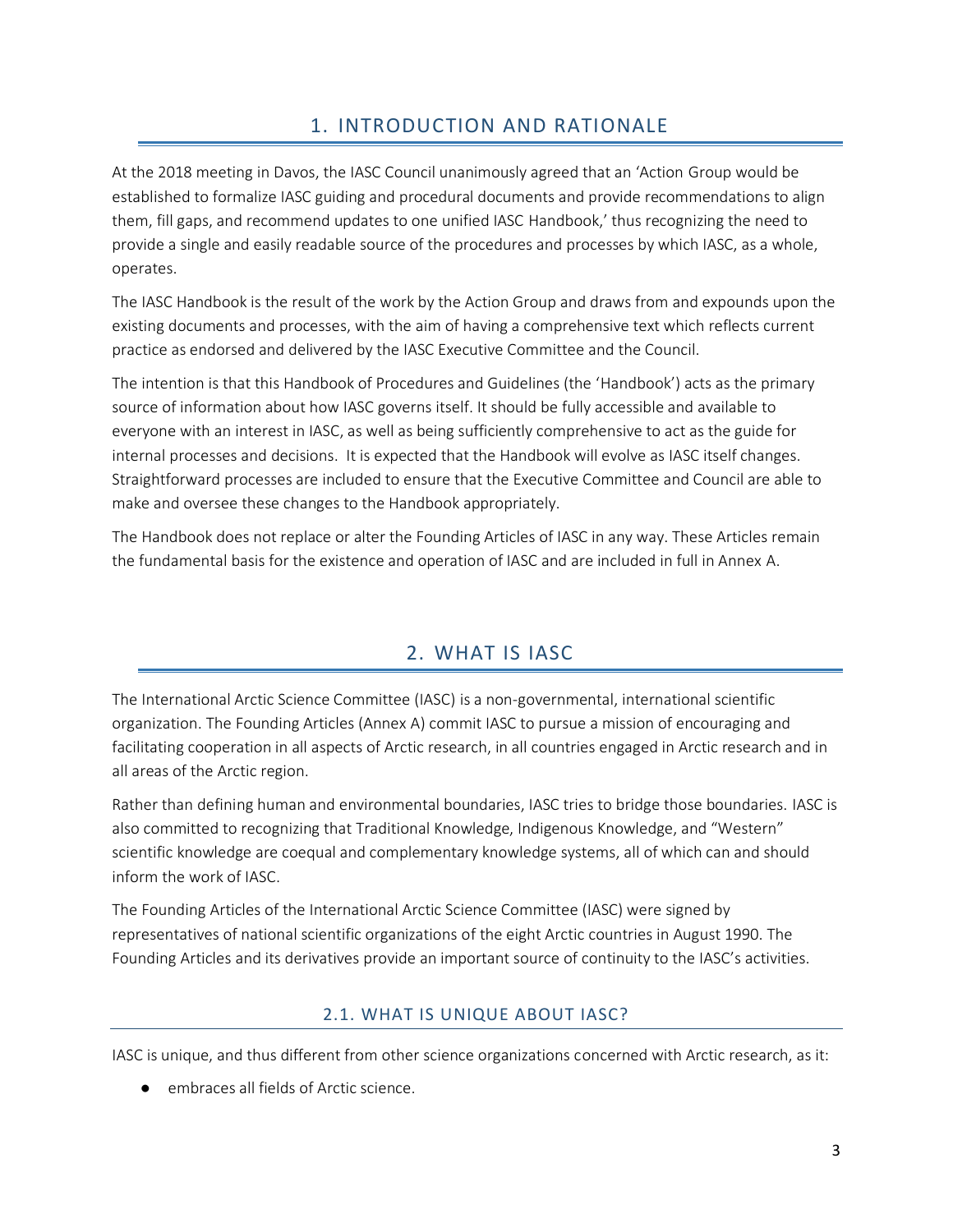- covers all the Arctic and promotes a circum-Arctic approach.
- is concerned to promote interdisciplinary science.
- provides an opportunity for programs in need of circum-Arctic coordination and cooperation.
- is a non-governmental scientific organization that links scientific academies, institutes and industrial scientists in each of its member countries.

### 2.2. IASC MISSION AND STRATEGY

<span id="page-3-0"></span>IASC promotes and supports interdisciplinary research to foster greater scientific understanding of the Arctic region and its role in the Earth system. The IASC Founding Articles call upon IASC to provide scientific and technical advice and promote cooperation and links with other national and international organizations and to periodically review the status of Arctic science. IASC's third review was a two-year long bottom-up process that resulted in the ICARP III report, "Integrating Arctic Research – a Roadmap for the Future," published in 2015.

The ICARP III 'Roadmap' highlighted three key science priorities:

- The Role of the Arctic in the Global System
- Observing and Predicting Future Climate Dynamics and Ecosystem Responses
- Understanding the Vulnerability and Resilience of Arctic Environments and Societies and Supporting Sustainable Development

The IASC Strategic Plan for the period 2018-2023 is based on the ICARP III roadmap and defines the directions in which IASC shall work for the next five years. The Plan is based on three pillars and will be implemented through:

Pillar 1: Facilitating Arctic Research Cooperation

- Stimulating and promoting cutting-edge interdisciplinary research
- Supporting sustained and coordinated observations
- Facilitating data and information management and sharing

Pillar 2: Promoting Engagement

- Building Arctic research capacity
- Supporting participation by Indigenous and local residents in science activities
- Nurturing and expanding IASC partnerships

Pillar 3: Ensuring Knowledge Exchange

- Encouraging high-quality scientific output
- Transferring knowledge to policy and decision makers
- Increasing Arctic science education, outreach and communication

For the full IASC Strategic Plan for 2018-2023, see Annex B.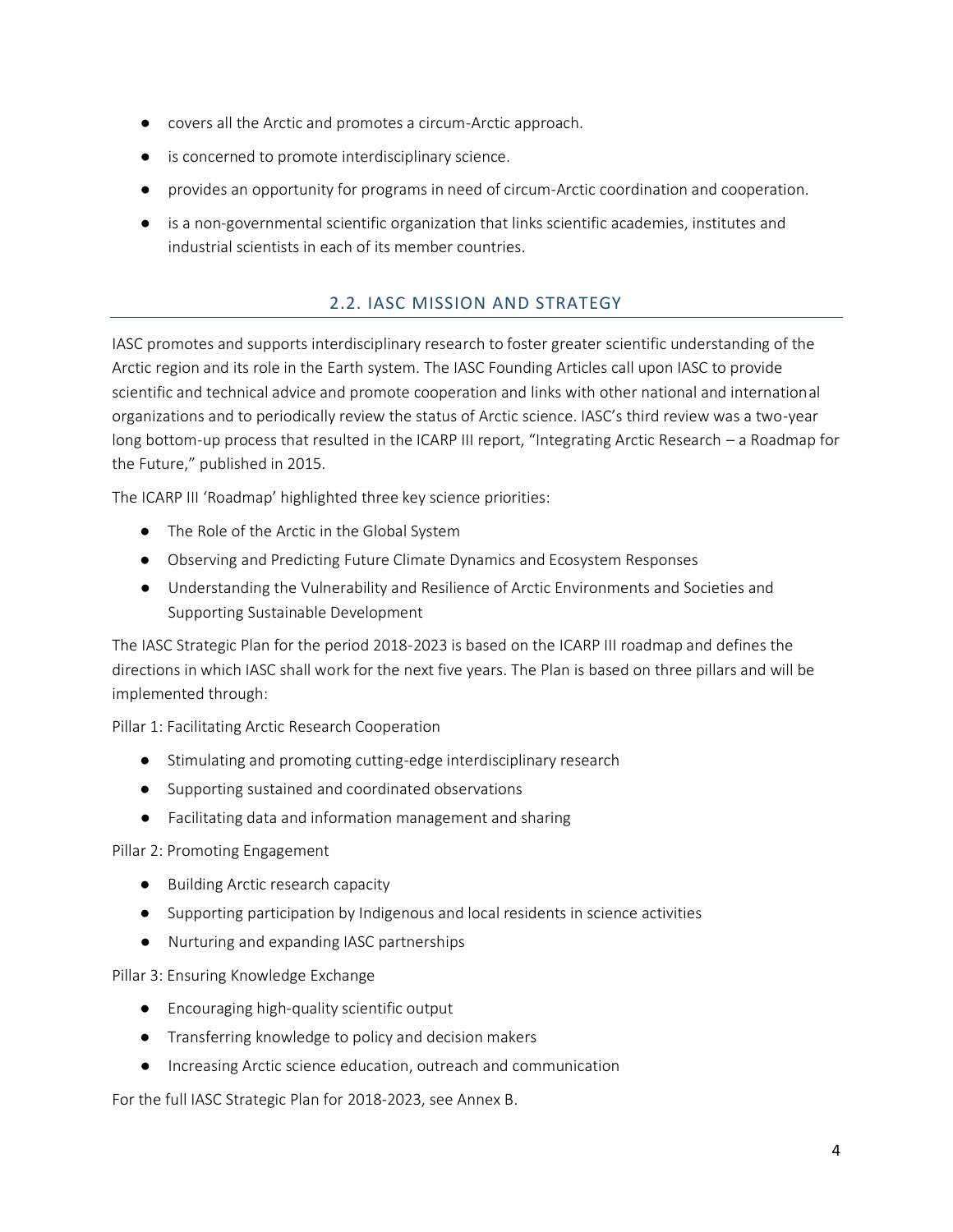# 2.3. IASC ETHICS

<span id="page-4-0"></span>IASC is committed to ensuring that the opportunities provided through its internal and external processes, activities and events are delivered in ways that support participation regardless of nationality, ethnicity, religion, race, sex, gender identity, sexual orientation, economic status, disability, physical appearance, age or career status.

The IASC leadership (including the Executive Committee, Council members, Working Groups, Action Groups and Secretariat) will take all reasonable steps to ensure that this approach is reflected in their own activities and those, such as the Arctic Science Summit Week and Arctic Observing Summit, for which they have whole or partial responsibility. Those participating in events connected to IASC are encouraged and expected to uphold a similar approach.

The IASC leadership are expected to avoid situations in connection with their official role which could, in the view of a reasonable person, be seen to lead to a conflict of interest or may raise questions about their impartiality.

IASC is committed to ensuring a safe, productive and welcoming environment for all. Instances of conflict of interest, discrimination or harassment will be addressed by appropriate procedures developed by the Executive Committee, in consultation with the Council, as needed.

# 3. ORGANIZATIONAL STRUCTURE

<span id="page-4-1"></span>The scientific communities in IASC member countries are connected with IASC through a single national scientific organization. "National scientific organization" refers to a single national body that reflects the views of the Arctic scientific community within a country and which in that capacity designates a representative to IASC.



The Council sets priorities and guides the work of the organization. An Executive Committee, consisting of an elected President, four elected Vice-Presidents and a permanent Executive Secretary operates as a Board of Directors and manages IASC activities between Council meetings. The Secretariat is currently hosted by Rannís (The Icelandic Centre for Research), and is responsible for the day-to-day operations of the organization. The Secretariat was previously hosted by Germany, Norway and Sweden.

IASC is engaged in all fields of Arctic research and its main scientific working bodies are five Working Groups: Marine, Terrestrial, Cryosphere, Social & Human and Atmosphere. Each Working Group is composed of up to two scientists from each IASC member country, appointed by the national adhering bodies. Though the Working Groups are disciplinary, they also address cross-cutting science questions by initiating activities which involve at least two WGs.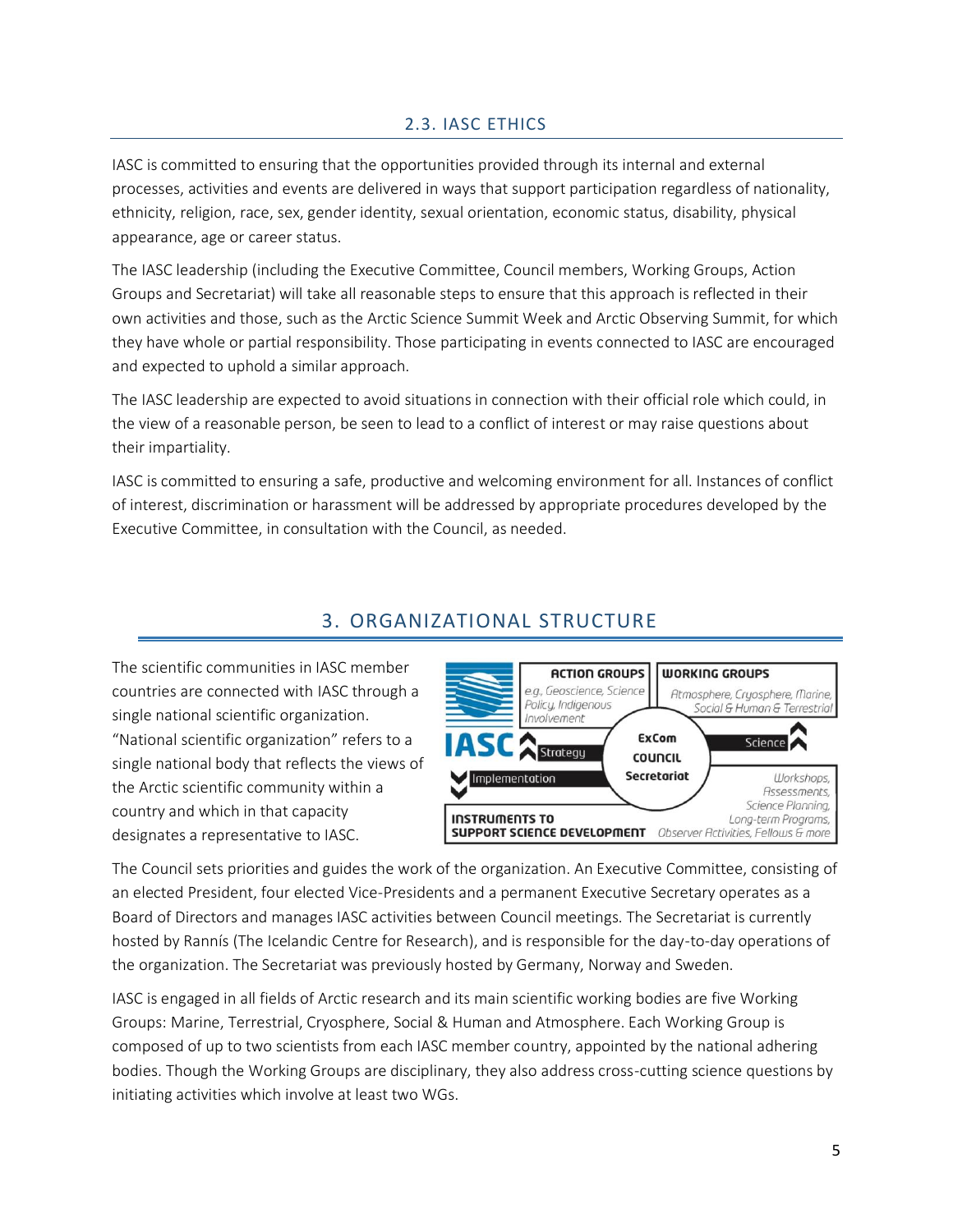Action Groups are short-term expert groups that provide strategic advice to the IASC Council concerning both long-term activities and urgent needs.

ISIRA - the International Science Initiative in the Russian Arctic - is an IASC advisory body. It is a Russian and international cooperative initiative to assist Arctic science and sustainable development in the Russian Arctic.

This organizational structure provides a sound framework enabling Arctic research to be useful in an international political context as well as in the advancement of circum-Arctic science. An international science program planned or recommended by IASC should be of high priority to Arctic or global science.

# 3.1. THE IASC COUNCIL

#### <span id="page-5-0"></span>REPRESENTATION ON COUNCIL:

The Council member in each country shall appoint a person to be that country's representative to the Council. Alternates are acceptable provided notifications are received in advance.

All members shall appoint an identified body or national committee to provide active ongoing contact between the representative to the Council and the Arctic scientific community in each respective country. The national committee should include, but not be limited to, senior scientists (or science administrators) engaged in Arctic research.

#### ADMISSION OR WITHDRAWAL OF PARTICIPANTS IN COUNCIL:

Countries engaged in significant Arctic research may apply for membership on IASC Council by submitting an application to the Secretariat at least six months prior to an announced meeting of Council. The application shall include:

- a statement of interest in applying for membership on the IASC Council and of agreement with the provisions of the Founding Articles;
- evidence of significant Arctic research, defined as being in at least two major fields of enquiry, with published results in the international refereed science literature over a period of at least five years;
- a statement naming the appropriate national scientific body to reflect the interests of the Arctic and scientific community in the country, and to designate the representative on Council.

Applications for membership on IASC Council shall be forwarded by the Secretariat to Council members for consideration.

The decision of Council on any application shall be final. Subsequent applications shall be considered as new applications.

Any country admitted by this procedure immediately shall become a member of IASC.

Non-arctic members of IASC may demonstrate periodically that they have a continuing Arctic research commitment. Failing such demonstration, their membership may lapse.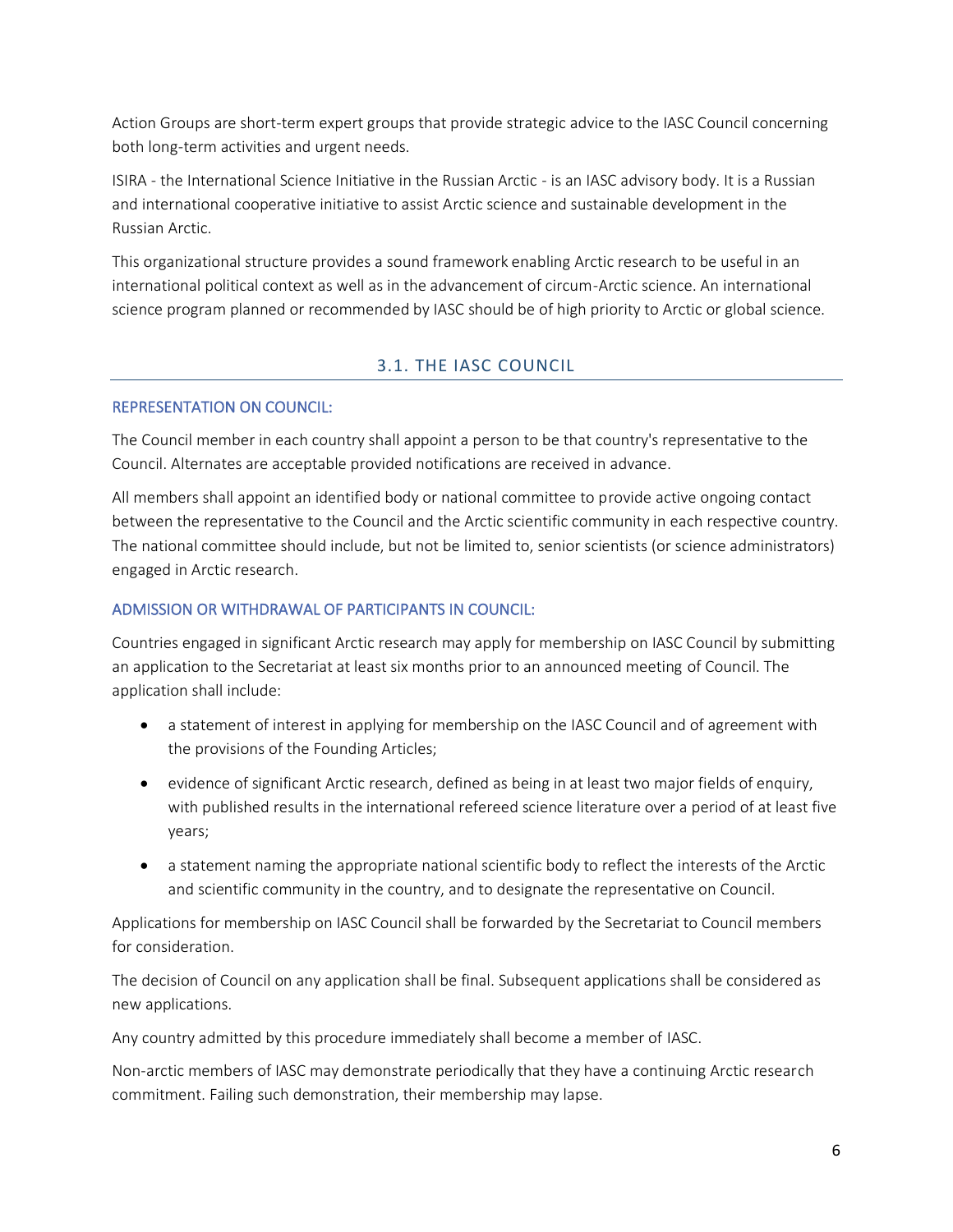Any nation member may withdraw from IASC by giving formal written notice.

#### THE WORK OF THE COUNCIL:

The Council of IASC shall meet at least once every two years. At each regular meeting of the Council, the time and place of the next meeting should be agreed. Six months in advance of the next meeting, the Secretariat should notify Council members and others concerned in writing of the time, place, and principal agenda items for the Council meeting. Special Council meetings can be called by the President based on a request from any Council member.

• Since it was first initiated by IASC in 1999, the Arctic Science Summit Week (ASSW) has evolved into the most important annual gathering of the Arctic research organizations. The Council now meets annually at the ASSW to set priorities and guide the work of the organization. The Arctic Science Summit Week is described below.

Agenda items to be considered by the Council at its regular meetings shall be proposed by a Council representative or the Chairperson of the Regional Board to the Secretariat at least two months before the meeting. At each regular meeting the Council should review the progress of all its activities.

The Council may appoint an Executive Committee selected from among its members. The Executive Committee shall be responsible for IASC matters between Council meetings. The selection procedure for the Executive Committee is described below.

Council will define or approve guidelines for each Working Group and each Action Group, covering as appropriate the subject, scope, objectives, size, reporting responsibilities, scheduling and financial or other arrangements. The guidelines may be revised at a meeting of Council.

<span id="page-6-0"></span>Summary minutes, records of decisions, and items for action shall be prepared from each meeting. Drafts are to be circulated to Council members for comments and endorsement before open distribution.

# 3.2. THE IASC EXECUTIVE COMMITTEE

An Executive Committee, elected by the Council, directs the affairs of IASC and attends to matters requiring consideration by IASC.

The Executive Committee is made up of the President, four Vice Presidents as elected by the Council, and the Executive Secretary. They serve for up to two four-year terms.

The Executive Committee is chaired by the President of the Council.

The Executive Committee will report all actions taken to the Council at the annual meeting of the Council.

The Executive Committee meets as often as necessary between Council meetings.

An annual budget shall be worked out by the Executive Committee and endorsed by the Council.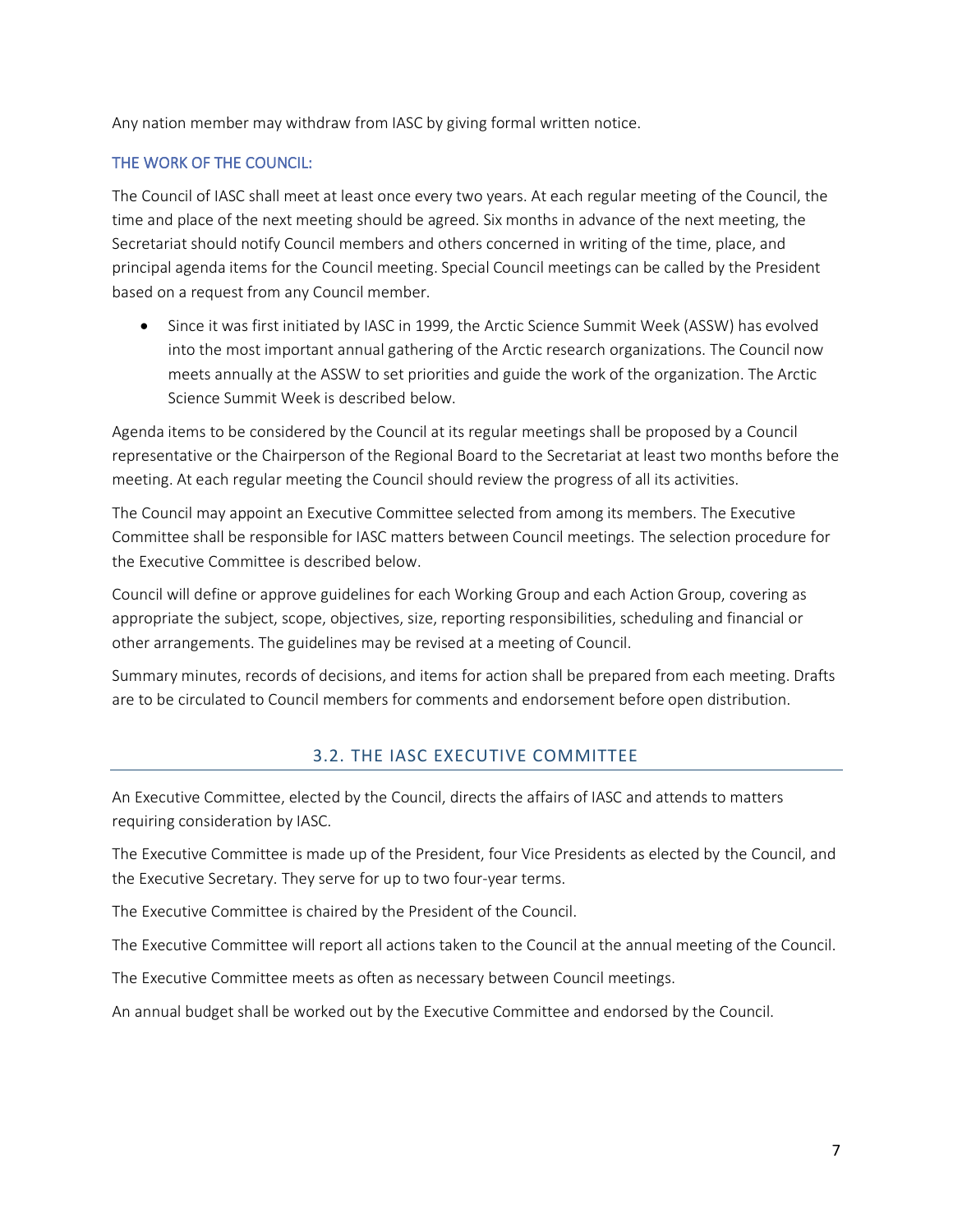#### ELECTION PROCEDURES - IASC PRESIDENT AND VICE PRESIDENTS

1. In those years when elections are being held, the Executive Committee shall appoint a nomination committee three months prior to the Council Meeting.

1.1. The nomination committee shall invite nominations from Council members, ascertain the nominees' agreement to stand for election and request the nominees' CVs two months before the election.

1.2. Only persons nominated before the Council meeting at which the election will be held are eligible to be placed on the ballot.

1.3. The nomination committee shall inform the Council one month before voting of the names to be placed on the ballot and provide the candidates' CVs.

2. The appointed officers serve for a term of approximately four years, with some limited flexibility due to varying meeting dates.

2.1. A staggered system of appointment to the Executive Committee is adopted to provide continuity, with two members of the Executive Committee to be replaced every second year.

3. Election of President and Vice Presidents shall be by secret ballot of the voting members present and the ballot shall be counted by a panel of three Council members appointed by the President.

3.1. Each IASC member country shall be entitled to one vote for each vacant post.

3.2. The current President does not have a vote in the ballot. The President's vote shall be cast by an alternative delegate from the President's nation.

4. In those years when the election of a President is being held, that election will be held prior to the elections for the vacant Vice President offices.

4.1. In the event of a tie between two or more candidates for President, another ballot shall be prepared with the names of the tied candidates only and another vote shall be held. If a tie prevails, without announcing that there is a tie, the current President shall exercise a casting vote and announces the election of the new President.

4.2. If there is a single candidate only for the office of President, that candidate shall be declared elected by acclamation.

4.3. Each unsuccessful candidate in the election for President shall be added to the list of candidates for the election of Vice Presidents, unless a candidate chooses to withdraw from that election.

5. If a serving Vice President is elected as the new President, an election shall be held to fill the vacancy for the remainder of the term of the Vice President.

6. One election shall be held for all of the vacant Vice President positions. A single ballot shall be prepared listing all candidates for the vacant Vice President offices. Each member country may cast one vote for each vacancy. The candidates with the most votes will be elected.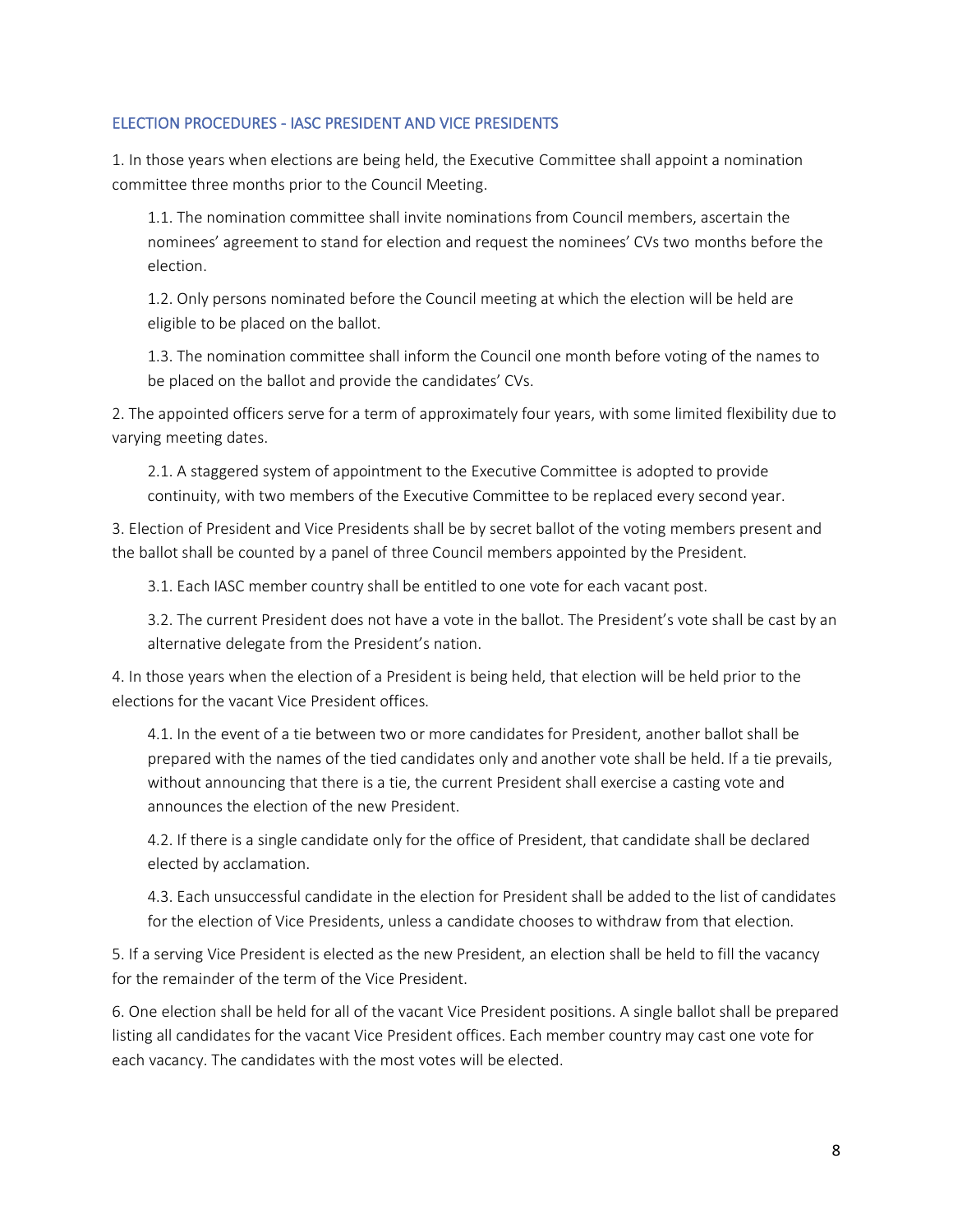6.1. In the event of a tie between two or more candidates for Vice-President, another ballot shall be prepared with the names of the tied candidates only and another vote shall be held. If a tie prevails, without announcing that there is a tie, the current President shall exercise a casting vote and announces the election of the new Vice-President(s).

<span id="page-8-0"></span>7. Newly elected officers will assume office at the close of the Council meeting at which they are elected.

#### 3.3. THE IASC REGIONAL BOARD

*(Although a Regional Board is not currently being operated as a part of the IASC organizational structure, it's potential and purpose is stated in the Founding Articles and the 1992 Rules and Procedures.)*

The Regional Board will consider general regional problems and other questions which affect the common interests of the Arctic countries. Its membership includes one representative from each of the eight arctic countries. The purpose of the Regional Board is to ensure that the activities of IASC are consistent with those interests.

The appropriate body in each Arctic Country shall nominate a representative to the Regional Board and may designate an alternate.

<span id="page-8-1"></span>The Regional Board shall designate a Chairperson from among its members, for two years in the first instance.

### 3.4. THE IASC SECRETARIAT

The Secretariat serves the organizational needs of IASC. It is directed by an Executive Secretary responsible to the Council.

- 1. The host country provides basic funding for the Secretariat according to the IASC Founding Articles, Chapter G. The Secretariat provides a short annual report on its activities at the end of each year to the funding agency or ministry together with a budget proposal.
- 2. The host country will be responsible for administrative matters related to employment of an Executive Secretary, according to qualifications jointly agreed upon by the host country and the Council.
- 3. If workload increases, other Secretariat positions may be filled by the host country, subject to approval by the Executive Committee. Such staff shall be responsible to the Executive Secretary.

Additional staff may be provided by member countries, subject to approval by the host country and the Executive Committee. Such staff are administratively responsible to their sponsoring organization or country but work under the direction of the Executive Secretary.

4. The Executive Secretary is accountable in matters of substance and performance to the Executive Committee and in matters of administration to the employing institution of the host country.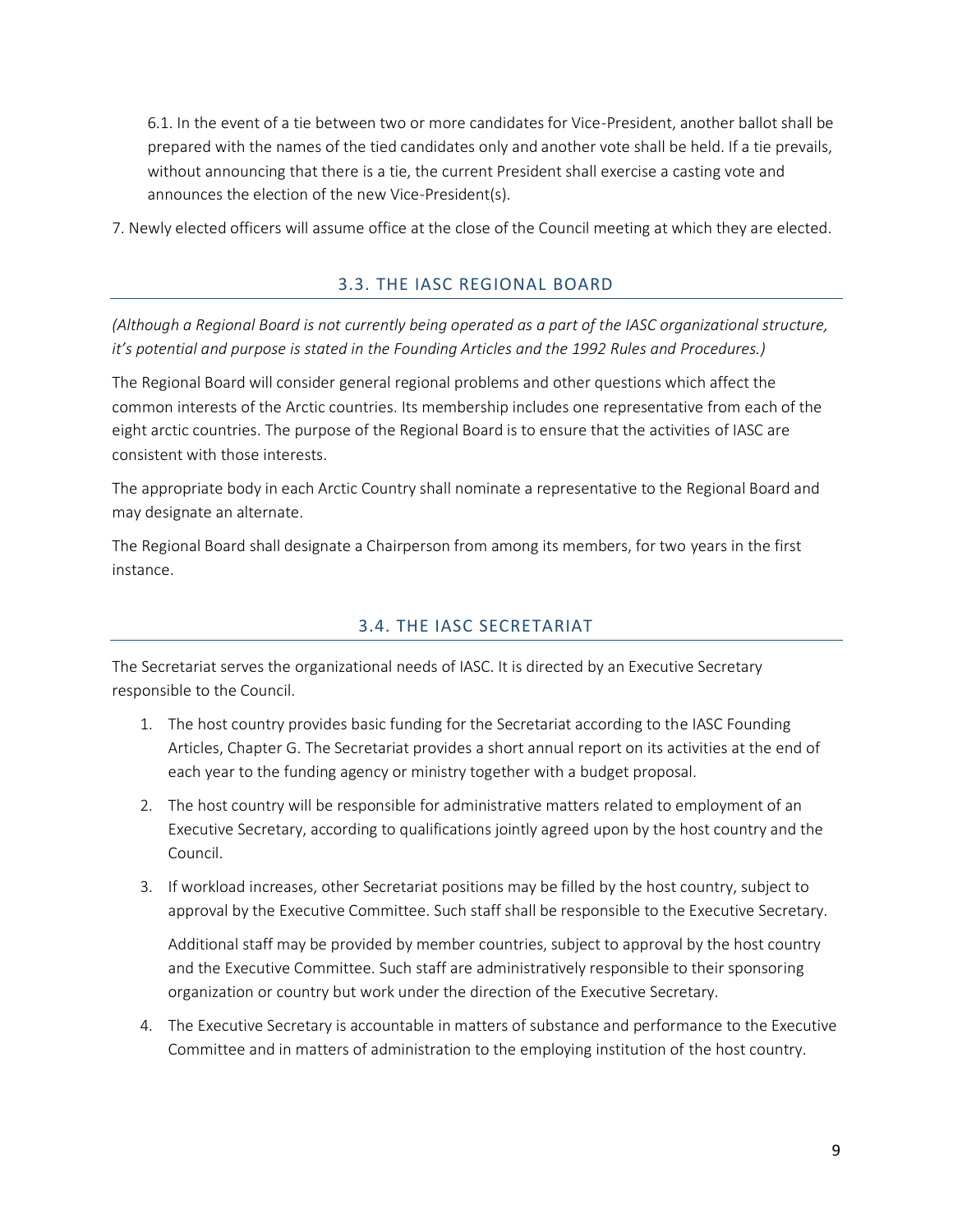5. The Secretariat will be accountable to the Executive Committee, who will provide guidance as well as give instructions for its activities. The President will be in regular contact with the Executive Secretary and be responsible for supervising the Secretariat's activities.

The Executive Committee shall review at each regular meeting the activities of the Secretariat.

If the Secretariat and the Executive Secretary severely fail to fulfil the work plan or not carry out instructions given, the employing department of the host country should immediately be informed and is expected to take appropriate action.

6. For additional staff members, i.e. those not funded by the host country, there will be separate agreements identifying their duties and responsibilities. Their activities shall be clearly identified in the annual work plan of the Secretariat.

A report on their performance will be given on an annual basis to their sponsoring organization.

#### PROCEDURES FOR RECRUITING AND ENGAGING AN EXECUTIVE SECRETARY

- 1. The definition of the duties and qualifications needed for an Executive Secretary is the responsibility of IASC Council or the Executive Committee.
- 2. The position shall be announced in all IASC member countries.
- 3. The host country should endorse the decision made by IASC and engage the highest ranked candidate for a mutually agreed period of years.
- 4. IASC Council will give the host country a performance evaluation at regular intervals (usually every second year). If the Executive Secretary fails to meet some minimum standards, the engagement should be terminated.

# 3.5. WORKING GROUPS

<span id="page-9-0"></span>The scientific core elements of IASC are its Working Groups. The members are experts in their field, with an international reputation, and from different scientific disciplines so that the full range of Arctic research is represented in the WGs.

The standing IASC Working Groups and their scopes are:

- Atmosphere: The geographic scope of the Atmosphere Working Group shall be the Arctic but will also include the Arctic's responses to global change processes (Arctic amplification) and impacts of arctic changes on the northern hemisphere atmospheric circulation. The scientific scope of the Atmosphere Working Group includes scientific research towards understanding and prediction of Arctic change and considering the fate of perennial sea ice and the global atmospheric consequences of its disappearance. This includes past climate states, investigation of Arctic processes across data sets and approaches, and climate model projections. The scope includes local and regional impacts of Arctic change.
- Cryosphere: The geographic scope of the Cryosphere Working Group shall be those areas of the Arctic and contiguous areas of the sub-Arctic where one or more element of the cryosphere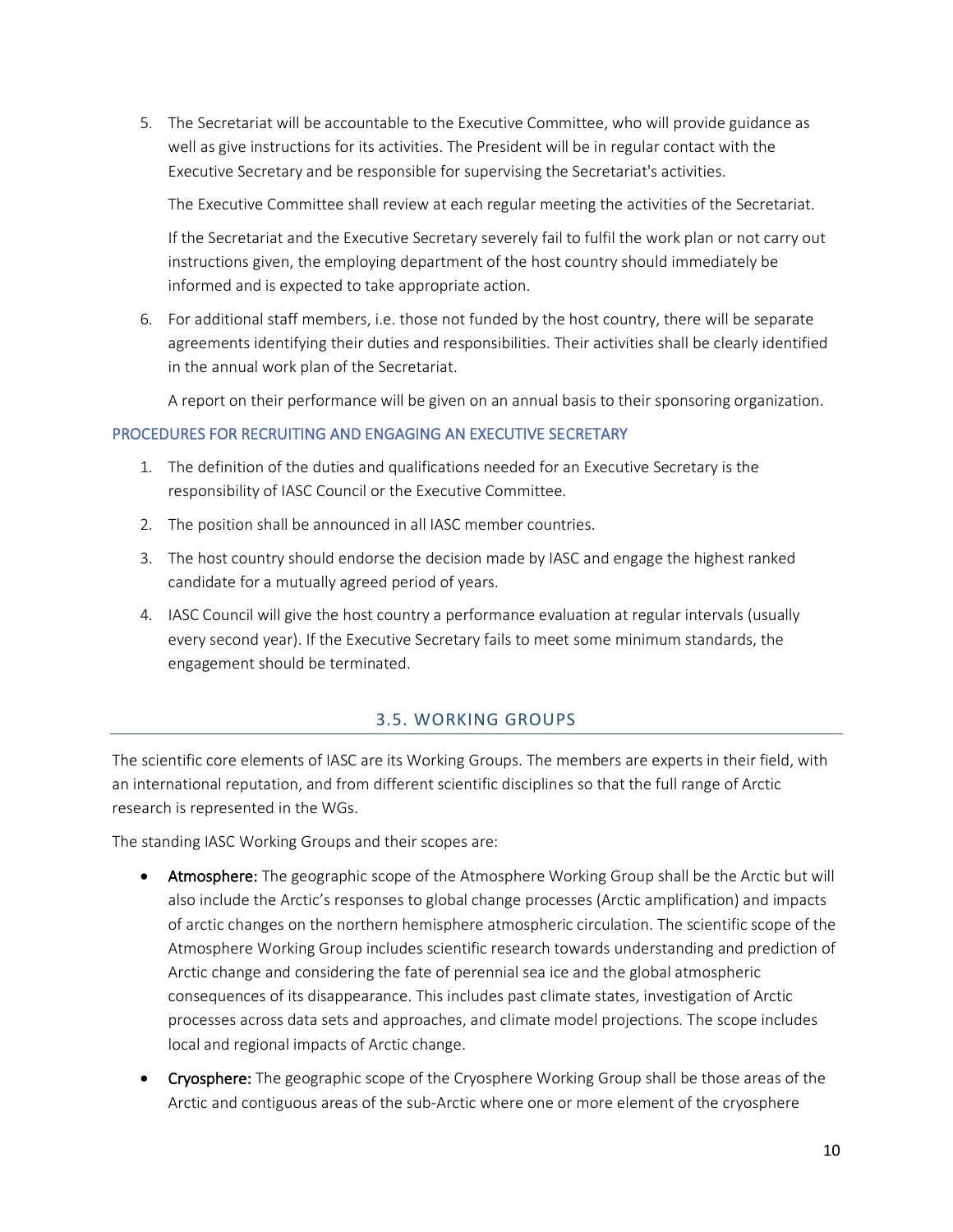(including the Greenland ice sheet, mountain glaciers, ice caps, icebergs, sea ice, snow cover and snowfall, permafrost and seasonally frozen ground, and lake- or river-ice) plays an important role in surface climate interactions and/or the fresh water budget. It will normally include the Arctic Ocean and surrounding seas (including the Baltic), Alaska, Canada's northern Territories, Greenland, Iceland, Svalbard and the Russian Arctic archipelagos, and parts of Canada, Scandinavia, and northern Russia that lie polewards of the southern limit of discontinuous permafrost. The scientific scope of the Cryosphere Working Group shall include any scientific or engineering research relating to the Arctic and sub-Arctic cryosphere, including its interactions (past, present and future) with the climate, oceans, and biosphere. It shall also include the promotion of sound practices for the management of scientific data relating to the Arctic cryosphere and its interactions with other components of the Arctic system.

- Marine: The geographic scope of the Marine Working Group shall be the Arctic Ocean and the sub-Arctic Seas. The scientific scope of the Marine Working Group shall include but not be limited to any marine natural science or engineering research.
- Social & Human: The geographic scope of the Social & Human Sciences Working Group shall be the Arctic as defined in the map accompanying the Arctic Human Development Report (AHDR). The geographic scope can be extended south where it is appropriate for an understanding of Arctic social and human processes. The scientific scope of the Social & Human Sciences Working Group shall include all aspects of social sciences and humanities research in the Arctic, as well as their connections with other IASC Working Groups. The actual work of the Social & Human Sciences Working Group will be determined by a dynamic list of scientific focus areas.
- Terrestrial: The scientific scope of the Terrestrial Working Group shall include any scientific research on Arctic terrestrial and freshwater environments, landscapes and biota, and their responses to, and interactions with, other components of the Earth system. The remit encompasses the dynamics of the Arctic system; past, present and future. Geographically, the main area of interest of the IASC Terrestrial Working Group encompasses lands and fresh water within the area north of the latitudinal treeline with arctic climate and arctic vegetation. Several adjacent areas are included where highly relevant for certain disciplines and projects (a) boreal oceanic tundra (e.g. the Aleutian Islands, North Atlantic islands), (b) alpine tundra that is continuous with the arctic tundra (e.g. the central highlands of Iceland, the Scandes Mountains, the Polar Urals), (c) the forest tundra, and (d) drainage basins to the south that connect with freshwater and marine areas of the Arctic.

#### See also Annex C for the Working Group Terms of Reference.

- 1) Working Groups shall assist IASC in the implementation of its mission.
- 2) Establishment of Working Groups:
	- a) The establishment and support of IASC Working Groups is a function of the Council upon the recommendation of its members.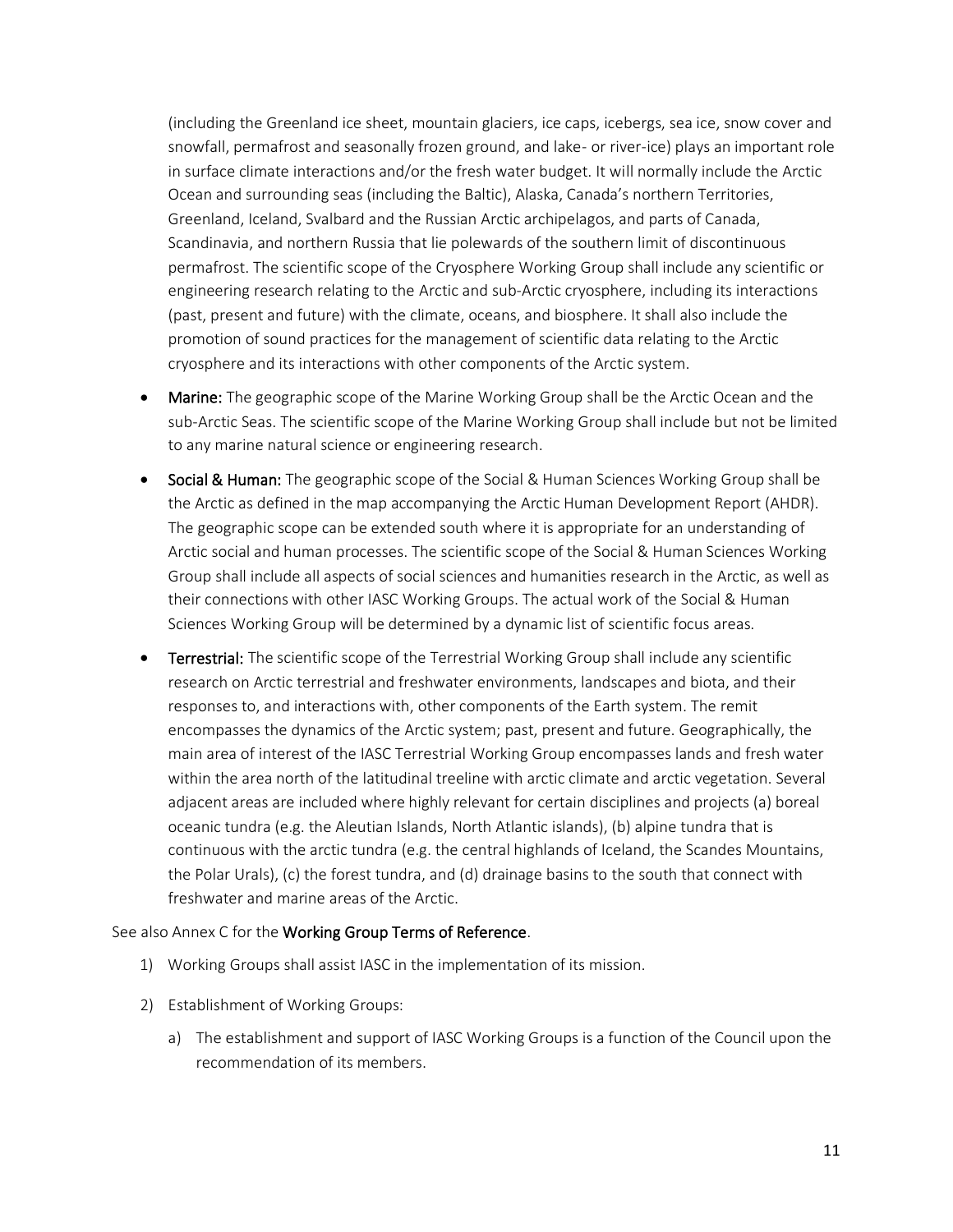- b) A preliminary evaluation of the merits of proposals will be provided by the IASC Executive Committee prior to submission to the IASC Council.
- c) The criteria for such evaluation will be whether or not the proposal is for international and interdisciplinary Arctic science and has the support of either an IASC member or an IASC Working Group.
- 3) Working Groups may be dissolved only by a consensus vote of the Council.
- 4) The responsibilities of the Working Group are to:
	- a) Encourage and support science-led international programs by offering opportunities for planning and coordination, and by facilitating communication and access to facilities;
	- b) Identify research areas where current research is lacking paying particular attention to areas where interdisciplinary actions can be taken;
	- c) Encourage the exchange and dissemination of information;
	- d) Encourage means of initiating and maintaining observational systems and the data they produce, and coordinating with other long-term observational programs in the Arctic and globally;
	- e) Ensure interaction with other relevant international, regional and national arctic science organizations;
	- f) Ensure interaction with other Working Groups of IASC, developing interdisciplinary proposals where appropriate;
	- g) Provide scientific advice to the Council as required;
	- h) Provide scientific advice to outside organizations upon request;
	- i) Initiate conferences, workshops and educational events;
	- j) Promote future generations of Arctic scientists.
- 5) Membership of Working Group
	- a) Each National Adhering Body may appoint up to two members to the Working Group. Each National Adhering Body has only one vote. Appointees shall be experts in their field, ideally with an international reputation and from different scientific disciplines so that the full range of arctic research is represented in the Working Group. When appointments are made, National Adhering Bodies should give consideration to a mix of gender and seniority.
	- b) Each member shall be appointed for one 4-year term with the possibility of one additional 4 year term.
- 6) Functioning
	- a) The Working Group shall elect one Chair and two Vice Chairs from three different countries. These three individuals, along with the outgoing chair, form the Steering Group of the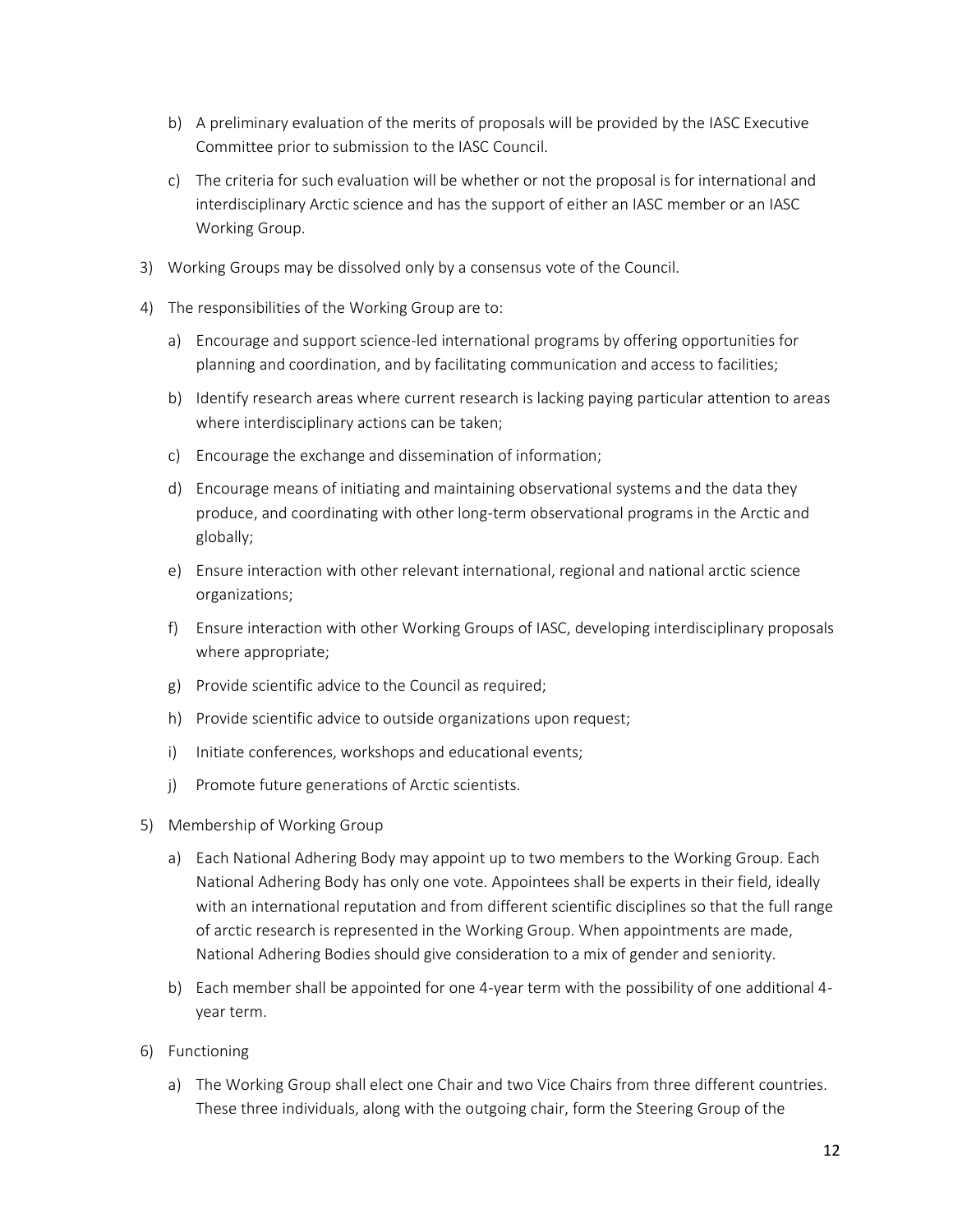Working Group. When possible, the four officers shall be from different disciplines within the overall discipline of the Working Group.

- b) The Chair and Vice Chairs shall be elected for a term of two years, and may be re-elected for one additional term.
- c) The Working Group will conduct its work by correspondence as well as at meetings.
- d) The Working Group may develop collaborative initiatives with other IASC Working Groups and with other scientific organizations outside of the International Arctic Science Committee.
- e) The Working Group shall develop and maintain a web page within the International Arctic Science Committee's web site.
- f) The Working Group shall endorse proposals on behalf of IASC from external organizations.
- g) The Working Group shall maintain a list of supported activities and maintain a record of publications and workshops.
- h) The Working Group may form fixed-term expert groups to examine specific questions. Membership of expert groups shall be based on scientific excellence. Reports of expert groups shall be sent to the Working Group for further consideration.
- i) The Steering Group of the Working Group may meet intersessionally as required.

#### 7) Meetings

- a) The Working Group shall hold at least one meeting per year.
- b) The Working Group Chair will inform Council of meeting location and date two months prior to the start of the meeting.
- c) The Chair and Vice chairs, working with the IASC secretariat, will circulate to Working Group members and Council a meeting agenda six weeks prior to the meeting. Working Group members wishing to place items on the agenda will notify the chair of the items three months prior to the meeting.
- 8) Recommendations and requests to the Working Groups
	- a) Endorsement requests coming from outside of IASC will be sent by the IASC Secretariat and decided upon by the Working Group. Notification of the endorsement will be made to the IASC Secretariat.
	- b) Funding requests coming from outside of IASC shall be considered by the Working Group for Council and a recommendation will be made to the Council for consideration.
	- c) Use of the IASC logo may be used only with permission of the Secretariat.
- 9) Reporting
	- a) Reports of the Working Group to the Council shall summarize activities of the Working Group and expert groups since the previous Council meeting. They shall provide statements of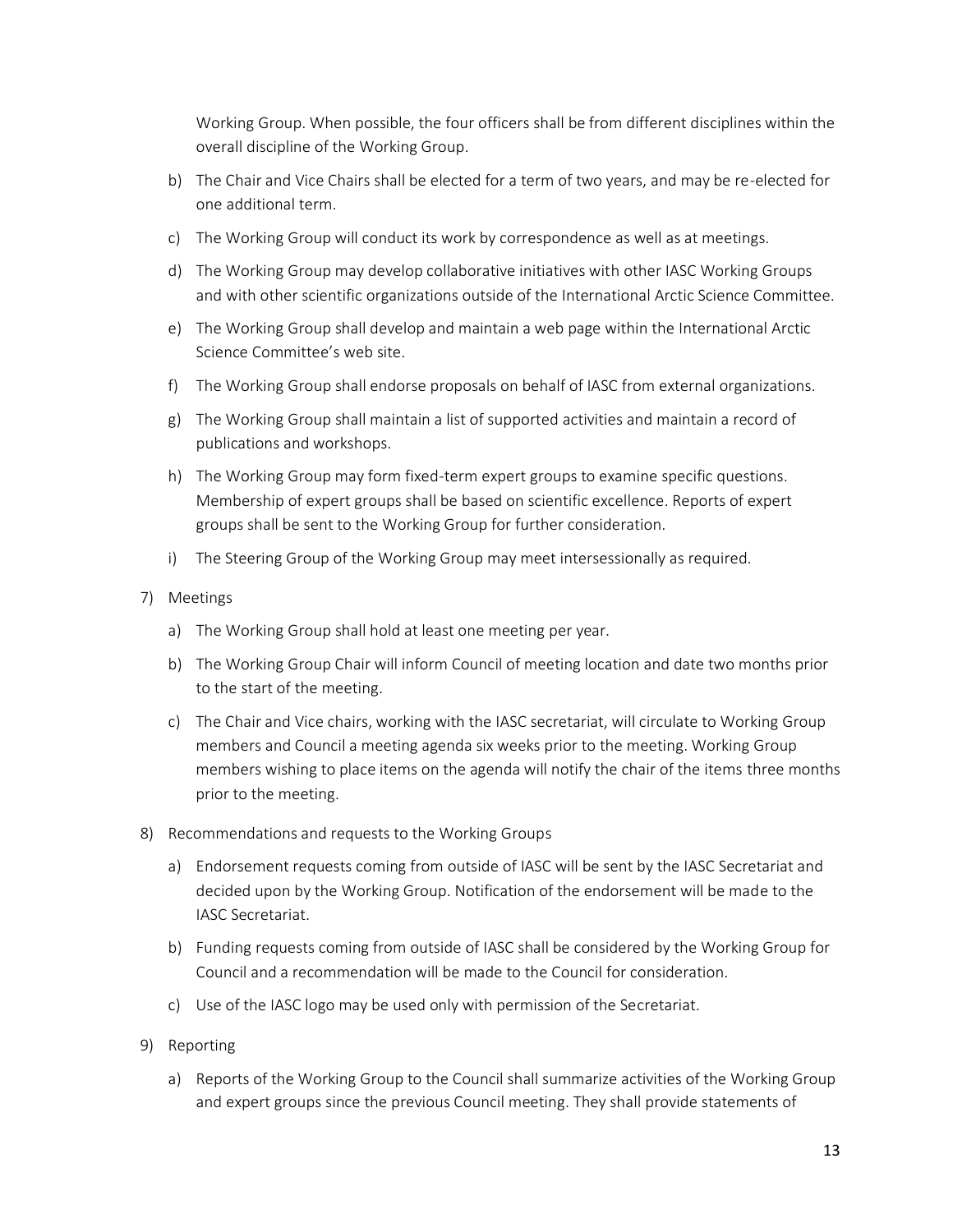future plans, list of recommendations put forward by the Working Group for Council consideration and financial reports of expenditures and future budgets.

- b) Responses from the Council to reports from the Working Group will be included in the final report.
- c) Executive summaries of the reports of the Working Group shall be posted on the web site of the Working Group within eight weeks of their annual meeting.

#### 10) Budget

- a) The Working Group shall have an annual budget available at an amount set by the Council. Expenditures within the approved budget shall not require Council approval.
- b) In cases where additional funding to fulfill the IASC mission is required, a request may be made to the Council three months prior to the Council meeting.

#### 11) Secretarial Support

- a) Secretarial Support for the Working Group will be made available through the IASC Secretariat.
- b) Secretaries (normally postdoc-level or equivalent) will be selected based on administrative and technical abilities, relevance of their own expertise to the Working Group, and interest in the Secretary role and its career development benefits.
- c) Responsibilities of the Secretary to Working Group will include, but not be limited to:
	- i) Preparing for, attending and reporting on all Working Group meetings;
	- ii) Maintaining the web site for the Working Group;
	- iii) Organizing, facilitating and attending steering group meetings of the Working Group;
	- iv) Developing and maintaining lists of publications, workshops and other outputs for the Working Group;
	- v) Responding to outside requests for information;
	- vi) Facilitating communication between the Working Groups.

# 3.6. ACTION GROUPS

- <span id="page-13-0"></span>1. Action Groups are short-term bodies created by Council to provide strategic advice to IASC on narrowly defined issues or actions. They will assist IASC in the implementation of IASC's mission.
- 2. Action Groups, in special circumstances where the need for action is urgent, may be created by the Executive Committee.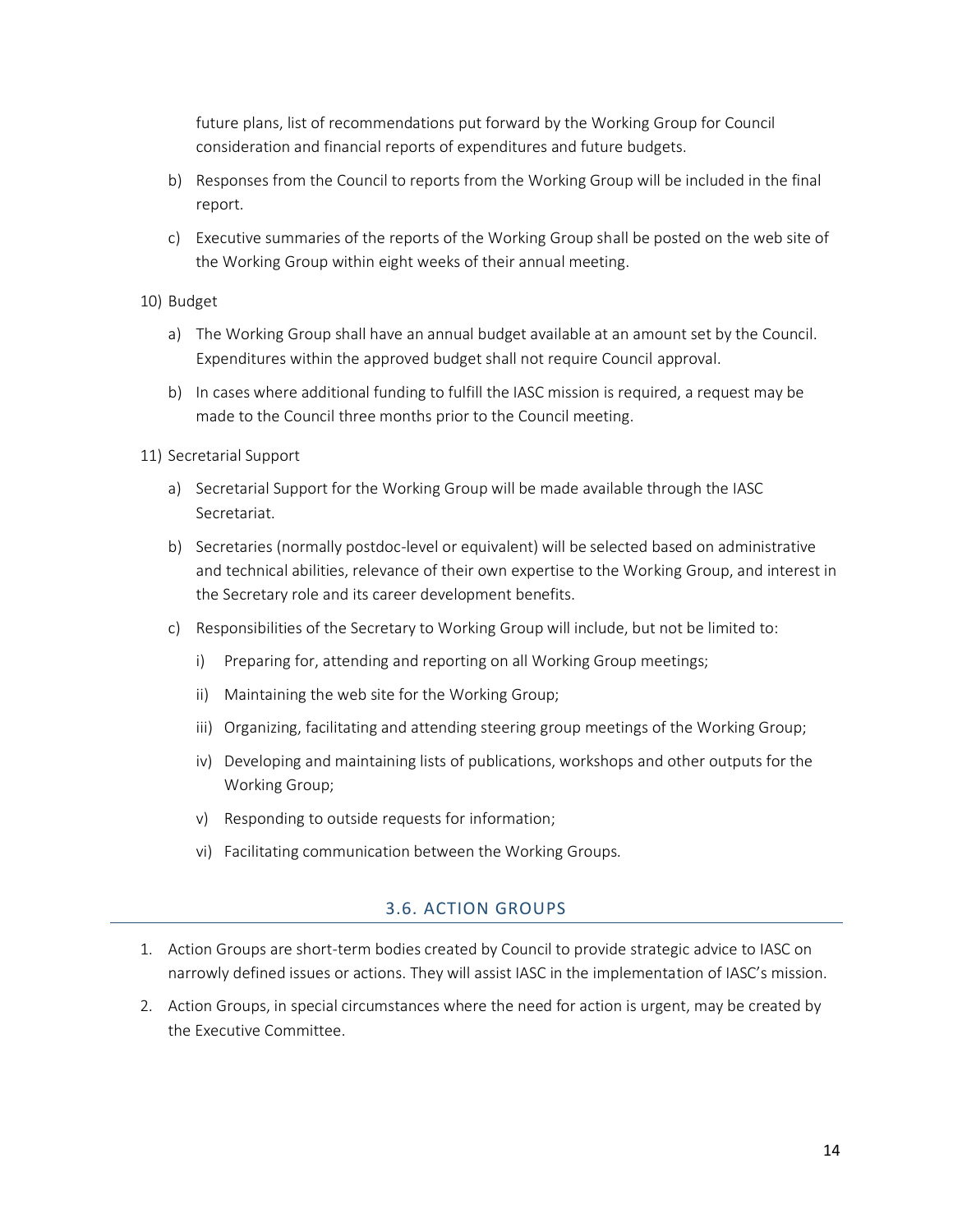- 3. Action Groups may be established by a consensus vote of the Council. When created, they shall have fixed dissolution date not to exceed two years.
- 4. The responsibilities of Action Groups are to address and provide recommendations to Council on issues affecting the Arctic science community.
- 5. Members shall be nominated by Council and appointed by the Executive Committee for no more than two years.
- 6. Functioning
	- Each Action Group shall have a Chair for the term of the Action Group.
	- Action Groups conduct their work by correspondence as well as at meetings if necessary.
- 7. Meetings
	- Action Groups shall hold meetings as determined by the Chair.
- 8. Reporting
	- Action Groups will report at Executive Committee and Council Meetings and will provide a final report to the Council.
	- Executive Summaries of the reports of Action Groups will be posted on the IASC website and included in the IASC Bulletin.
- 9. Budget
	- Each Action Group shall be given a fixed budget for travel and meeting expenses. Request to exceed the budget shall be made in writing by the Chair to the Executive Committee.
- <span id="page-14-0"></span>10. Secretarial Support
	- Action Groups shall receive secretarial support from the IASC Secretariat.

# 3.7. STANDING COMMITTEES

- 1. Standing Committees are long-term bodies created by Council for long-term IASC initiatives working on defined long-term strategic issues that are of relevance and importance for all IASC activities and the organisation as a whole. They will assist IASC in the implementation of IASC's mission.
- 2. Standing Committees may only be established and dissolved by a consensus vote of the Council.
- 3. The responsibilities of Standing Committee are to provide advice and guidance for IASC defined long-term strategic issues that are of relevance and importance for all IASC activities and the organisation as a whole. The Standing Committee may also work on own projects and activities within its mandate.
- 4. Members shall be appointed by the IASC National Adhering Bodies for a term of 4 years with the possibility of one additional 4-year term.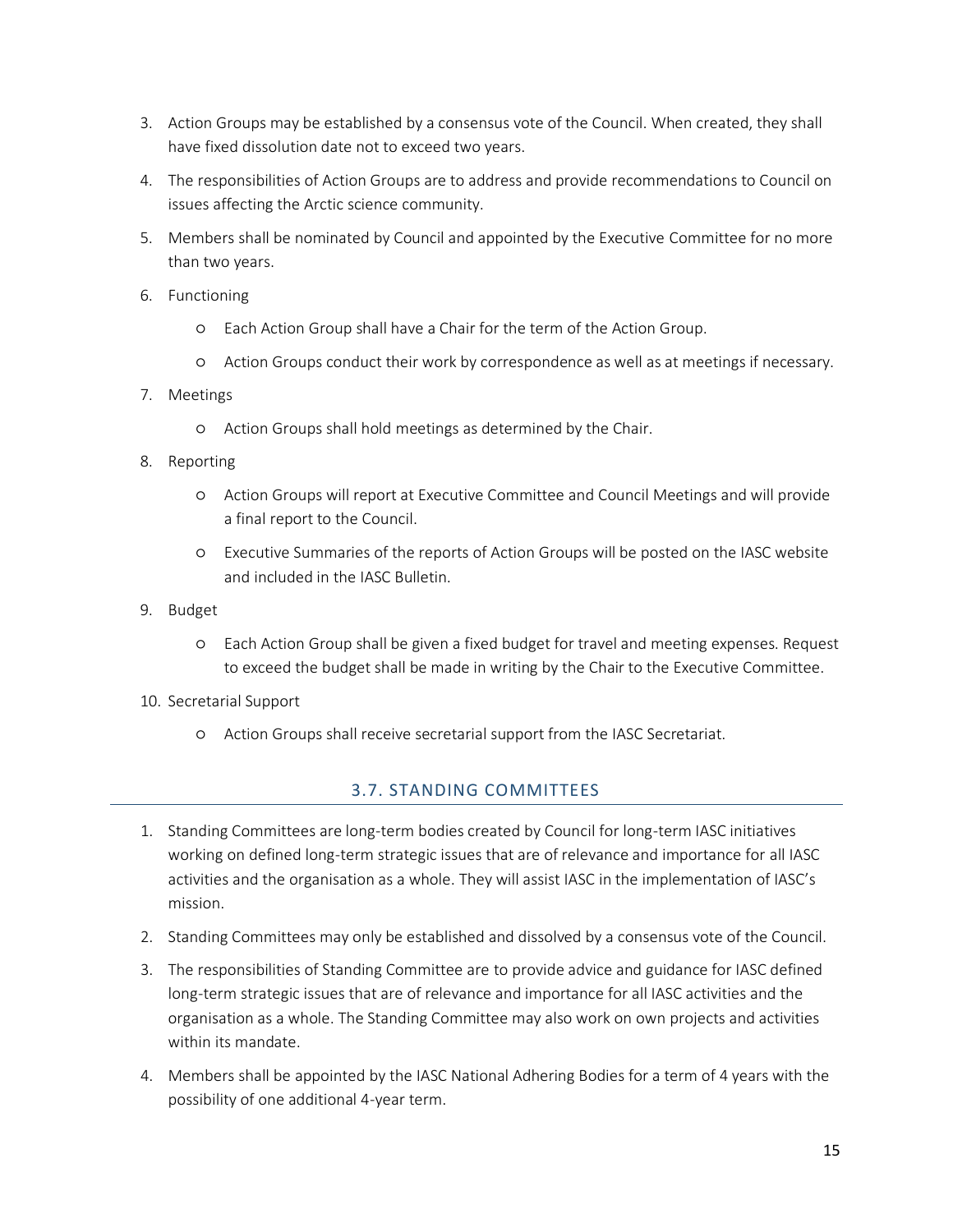- 5. Functioning
	- a. Each Standing Committee shall have a Chair and two Vice-Chairs forming the Steering Group of the committee. The Chair and Vice Chairs shall be elected for a term of two years, and may be re-elected for one additional term.
	- b. Standing Committees conduct their work by correspondence as well as at meetings if necessary.
- 6. Meetings
	- a. Standing Committees shall hold meetings as determined by the Steering Group.
- 7. Reporting
	- a. Standing Committees will report at Executive Committee and Council Meetings.
- 8. Budget
	- a. The Standing Committee shall have an annual budget available at an amount set by the Council. Expenditures within the approved budget shall not require Council approval.
- 9. Secretarial Support
	- a. Standing Committee shall receive secretarial support from the IASC Secretariat.

# 4. IASC ACTIVITIES

<span id="page-15-0"></span>This section details some of the ongoing activities and initiatives of IASC which work to achieve IASC's mission and strategic aims in complement to the structure described above.

# <span id="page-15-1"></span>4.1. ARCTIC SCIENCE SUMMIT WEEK (ASSW) AND ARCTIC OBSERVING SUMMIT (AOS)

The IASC Founding Articles laid out a vision for an Arctic science conference convened by IASC.

The Arctic Science Summit Week (ASSW) was initiated by IASC in 1999 to provide opportunities for coordination, cooperation and collaboration between the various scientific organizations involved in Arctic research and to economize on travel and time. Over the years the summit evolved into the most important annual gathering of the Arctic research organizations. The summit is organized by an International Coordination Group and any organization engaged in supporting and facilitating Arctic research may participate.

The ASSW International Coordination Group is chaired by IASC and currently includes:

- Association of Polar Early Career Scientists (APECS)
- European Polar Board (EPB)
- Forum of Arctic Research Operators (FARO)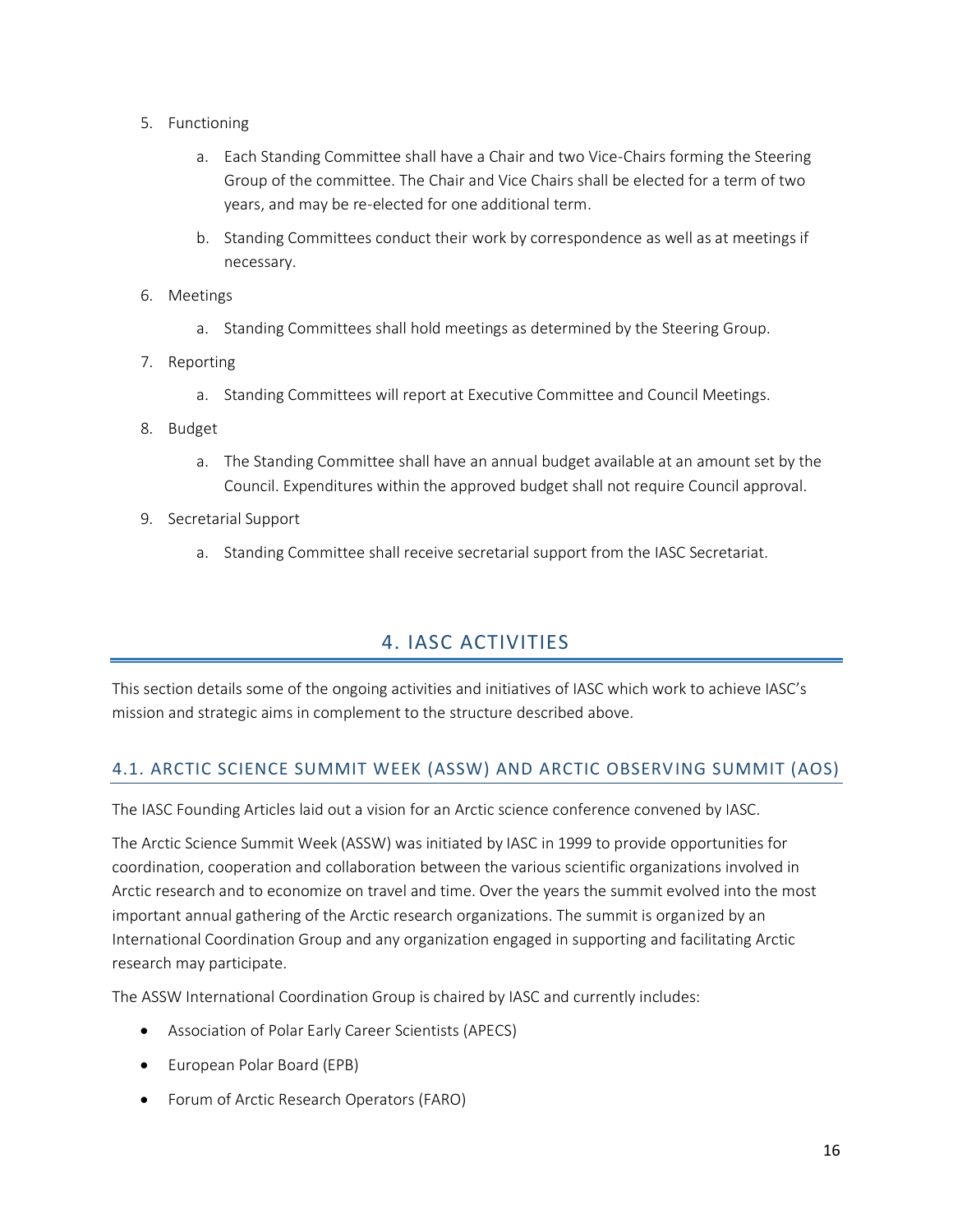- Indigenous Peoples' Secretariat (IPS)
- International Arctic Social Sciences Association
- Ny-Ålesund Science Managers Committee (NySMAC)
- Pacific Arctic Group (PAG)
- University of the Arctic (UArctic)

Applications to host ASSW are solicited and approved by the IASC Council three years before the event. The IASC Secretariat maintains, as a living document, a[n ASSW Playbook explaining the organization of](https://docs.google.com/document/d/1s3mA0j64mhVosc6IhgnbzELr_eOBMoUV0hD1_svBDhs/edit?usp=sharing)  [ASSW, the planning structure of the conference, and to facilitate the work of the ASSW Local Organizers.](https://docs.google.com/document/d/1s3mA0j64mhVosc6IhgnbzELr_eOBMoUV0hD1_svBDhs/edit?usp=sharing)

In odd number years, the ASSW includes a 3-day Science Symposium as well as meetings of the participating organizations. These symposia create a platform for exchanging knowledge, cross fertilization and collaboration and attract scientists, students, policy makers and other professionals from all over the world. In even number years the ASSW includes meetings of the participating organizations and the Arctic Observing Summit (AOS), a high-level, biennial summit that aims to provide communitydriven, science-based guidance for the design, implementation, coordination and long-term operation of Arctic observing systems.

The Arctic Observing Summit (AOS) is jointly run by IASC, the International Study of Arctic Change (ISAC), and the Sustaining Arctic Observing Networks (SAON) as a SAON outreach activity. See Annex D for AOS Procedures and Processes.

# <span id="page-16-0"></span>4.2. ICARP – INTERNATIONAL CONFERENCE ON ARCTIC RESEARCH PLANNING

The IASC Founding Articles commit IASC to convene "the broad international scientific community involved in Arctic research" in a process periodically to "identify key scientific questions and issues." As such, the International Conference on Arctic Research Planning (ICARP) provides a framework to:

- Identify Arctic science priorities for the next decade;
- Coordinate various Arctic research agendas;
- Inform policy makers, people who live in or near the Arctic and the global community; and
- Build constructive relationships between producers and users of knowledge.

ICARP does not undertake the development of new science plans but rather builds on the many comprehensive science plans that exist already and compliments those with processes to identify gaps that may need attention. ICARP is a process for:

- Integrating priorities for forward-looking, collaborative, interdisciplinary Arctic research and observing and
- Establishing an inventory of recent and current synthesis documents and major developments in Arctic research.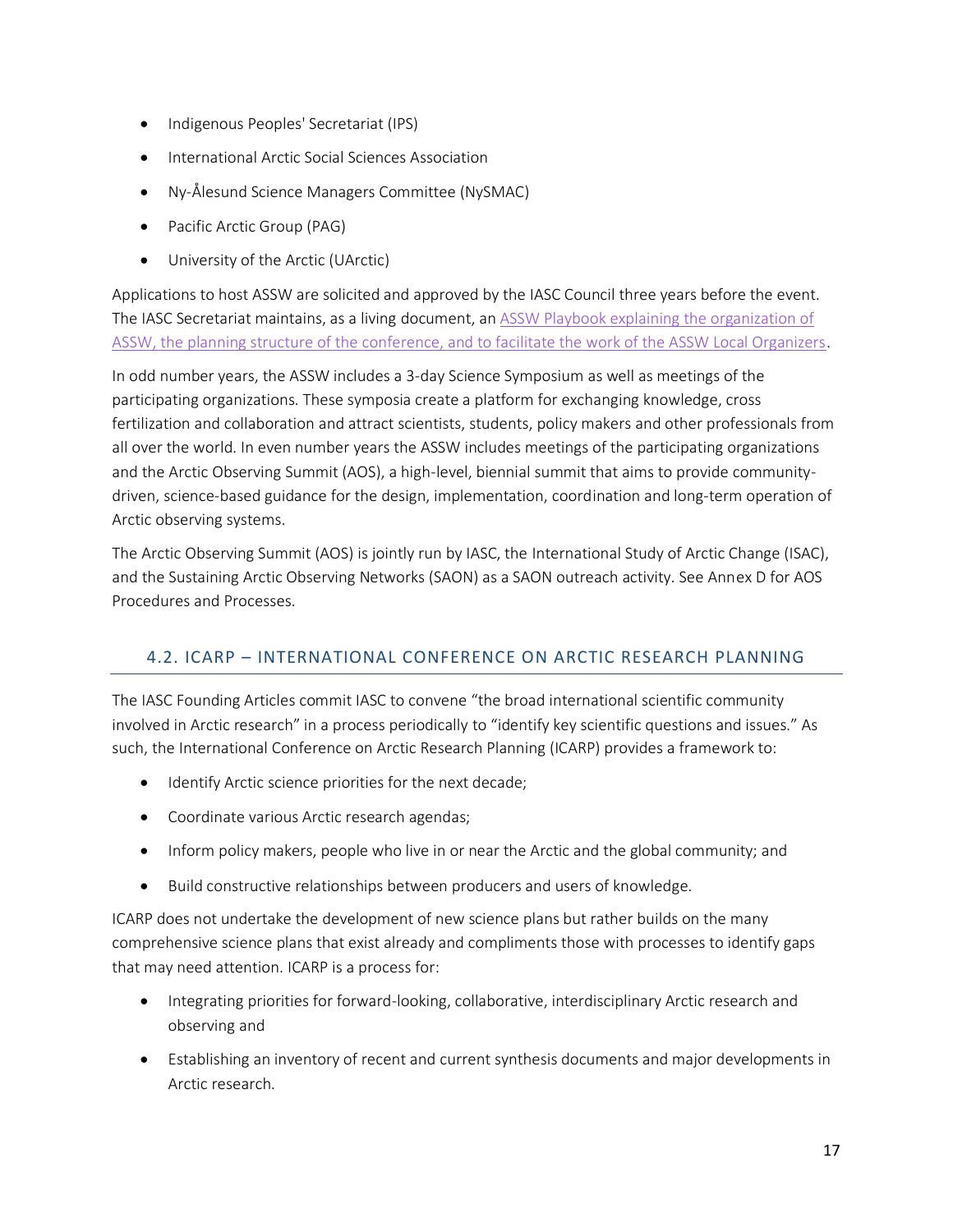Engaging all partners, including funders, in shaping the future of Arctic research needs, ICARP:

- Produces a consensus statement identifying the most important Arctic research needs for the next decade and
- Provides a roadmap for research priorities and partnerships.

ICARP III (2015) was governed by a Steering Committee established by participating organizations. It was structured along scientific themes and includes a series of events, culminating in a final conference at the Arctic Science Summit Week.

# 4.3. RELATIONSHIPS WITH OTHER ORGANIZATIONS

<span id="page-17-0"></span>IASC maintains both formal and informal partnership with other organizations in order to advance IASC's mission and strategic goals. IASC seeks appropriate alignment and mutual benefit in its organizational relationships.

The IASC Founding Articles call upon IASC to provide scientific and technical advice and **promote** cooperation and links with other national and international organizations. IASC will take into account programmes and activities on Arctic research advanced by other scientific organizations and will cooperate with them as appropriate. Existing and future memoranda or understandings or letters of agreement with other national and international organisations will produce tangible cooperative outcomes such as increased information exchange, joint meetings, and initiatives.

- IASC may enter into formal agreements with other international organizations.
- Organizations wishing to affiliate with IASC through a formal agreement shall submit in writing to the IASC Secretariat a draft agreement outlining the benefits of a formalized relationship.
- Organizations with a formal agreement with IASC shall be considered affiliated organizations and shall be invited to participate in IASC council meetings but may not vote.
- Requests are considered by the Executive Secretary, discussed and approved by the Executive Committee, signed by the President, and publicly announced.
- The IASC Executive Committee and Executive Secretary should regularly report back to the Council on the status of IASC's partnerships.

While IASC may not sign formal partnership agreements with or be a direct project partner in competitive Arctic-(science)-focused projects and programs, the IASC Working Groups can encourage and support science-led international programs by offering opportunities for planning and coordination, and by facilitating communication and access to facilities via their IASC Cross-Cutting and Working Group activities and funding. Projects funded by the IASC Cross-Cutting and Working Group funding are considered IASC projects.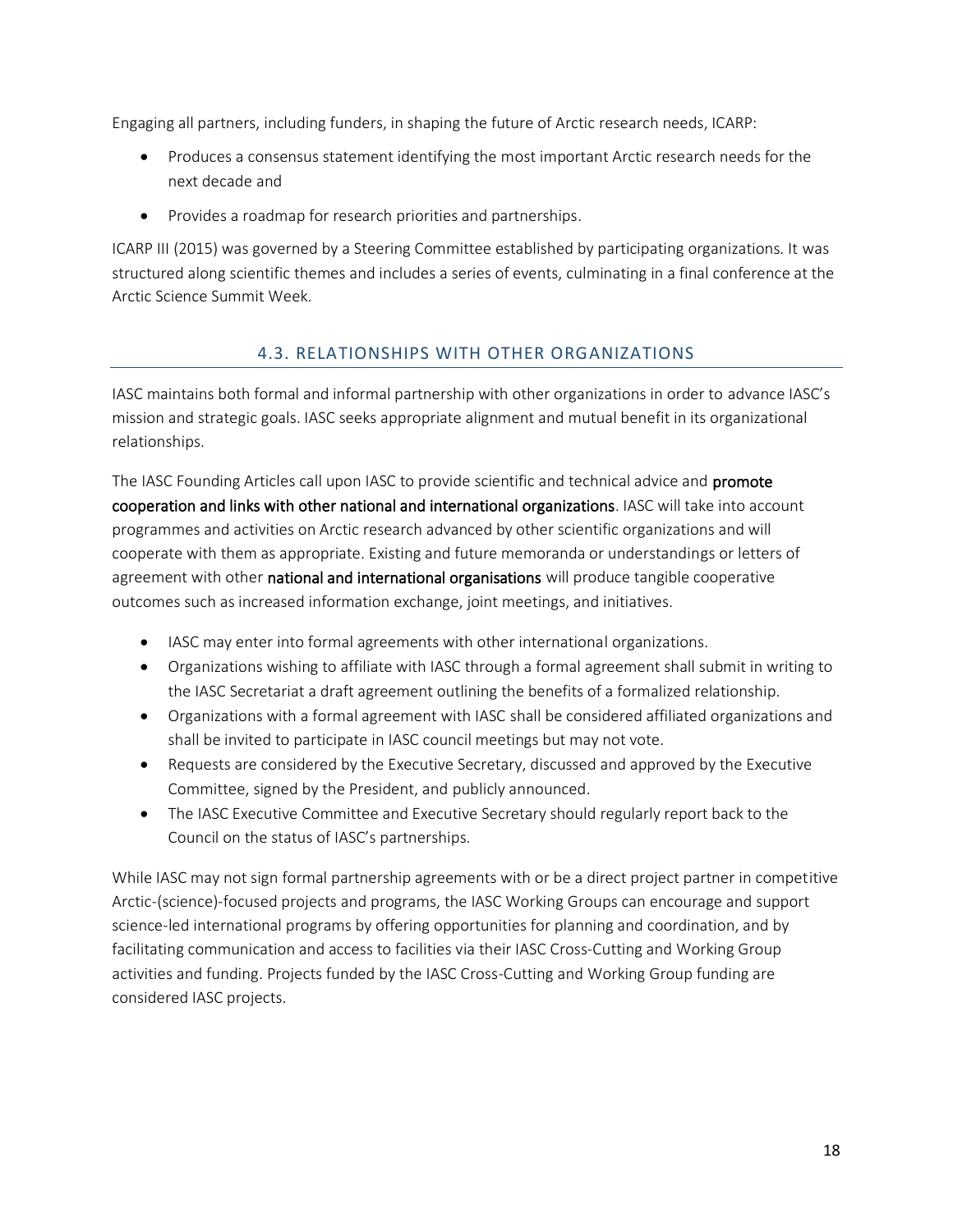<span id="page-18-0"></span>*Note (February 2020): The ISIRA Delegates are currently considering Terms of Reference for ISIRA. Draft Terms of Reference are available in the IASC Dropbox.*

The International Science Initiative in the Russian Arctic (ISIRA) is a Russian and international cooperative initiative to assist Arctic science and sustainable development in the Russian Arctic. ISIRA's objectives include:

- Initiating planning of multinational research programs that address specific key scientific problems in the Russian Arctic;
- Providing a forum for linking on-going or planned bilateral projects;
- Facilitating improved scientific access to the Russian Arctic;
- Advising on funding and implementation of projects.

#### Activities include:

- Reporting on international science activities and initiatives in the Russian Arctic;
- Providing up-to-date information on policies, regulations and logistics within the Russian Arctic;
- Supporting Russian and international early career scientists.

#### Deliverables are:

- Comprehensive national inventories of past, ongoing and planned international and bilateral science projects and initiatives in the Russian Arctic;
- Reports of annual ISIRA meetings, including presentations of IASC supported early career scientists;
- <span id="page-18-1"></span>• Information on scientific access to the Russian Arctic.

# 4.5. SUSTAINING ARCTIC OBSERVING NETWORKS (SAON)

The Sustaining Arctic Observing Networks (SAON) is a joint initiative of the Arctic Council (via AMAP, the Arctic Monitoring and Assessment Programme) and IASC that aims to strengthen multinational engagement in pan-Arctic observing. SAON's vision is a connected, collaborative, and comprehensive long-term pan- Arctic Observing System that serves societal needs. SAON's mission is to facilitate, coordinate, and advocate for coordinated international pan-Arctic observations and mobilizes the support needed to sustain them.

IASC nominates the vice-chair of the SAON Board. However, SAON is not bound to the rules and procedures of either the Arctic Council or IASC. SAON maintains its own terms of reference. More information is available a[t https://www.arcticobserving.org/](https://www.arcticobserving.org/)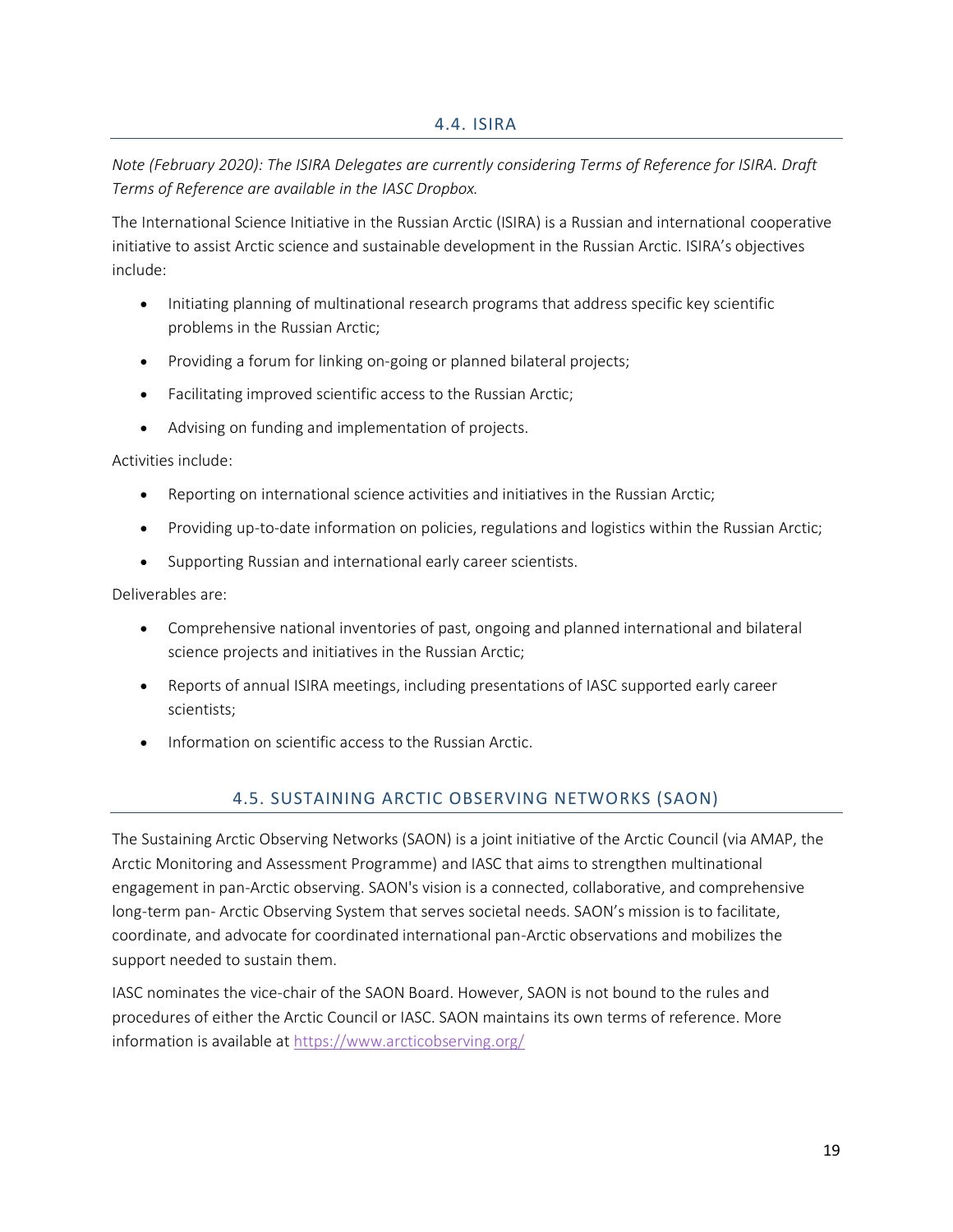# 4.6. ARCTIC DATA COMMITTEE (ADC)

<span id="page-19-0"></span>The overarching purpose of the Arctic Data Committee (ADC) is to promote and facilitate international collaboration towards the goal of free, ethically open, sustained and timely access to Arctic data through useful, usable, and interoperable systems.

The ADC will:

- Advise IASC and SAON on matters related to data management and data sharing.
- Contribute to the understanding of the nature and structure of the Arctic data system in the context of the global data system.
- Promote and enable ethically open access to data, norms of fair attribution and use of data, and long term preservation of data
- Facilitate the adoption, implementation and development (where necessary) of standards that will enable free, open and timely access to data.
- Facilitate interoperability of data and systems as needed to support the needs of researchers, Arctic residents, decision makers and others.
- Coordinate the review of data management plans submitted for consideration by IASC.

More information and procedures are available via [https://arcticdc.org/.](https://arcticdc.org/)

<span id="page-19-1"></span>The IASC Data Statement is posted a[t https://iasc.info/data-observations/iasc-data-statement.](https://iasc.info/data-observations/iasc-data-statement)

# 4.7. IASC MEDAL

IASC Medals are awarded in recognition of exceptional and sustained contributions to the understanding of the Arctic. A maximum of one award is made each year, assuming that there is a nominee of appropriate quality. The award of medals is normally by the President of IASC during the Arctic Science Summit Week (or exceptionally at another major international meeting) following the ratification of the award.

Nominations for the IASC Medal can be submitted to the IASC Secretariat until 31 December each year. A Medal Committee will consider the nominations received and the Medal will be awarded at the Arctic Science Summit Week the following year.

The Medal Committee is made up of 5 individuals (from the Council, Working Groups, and one Fellow) who represent a diversity of countries and scientific backgrounds. They decide on a short list in January, which is publicly announced immediately; this also provides the opportunity for statements of concern or complaint to be submitted. The Executive Committee reviews and approves the Medal Committee's process and recommendations, after which a winner is announced.

See Annex E for the full IASC Medal procedures and selection rubric.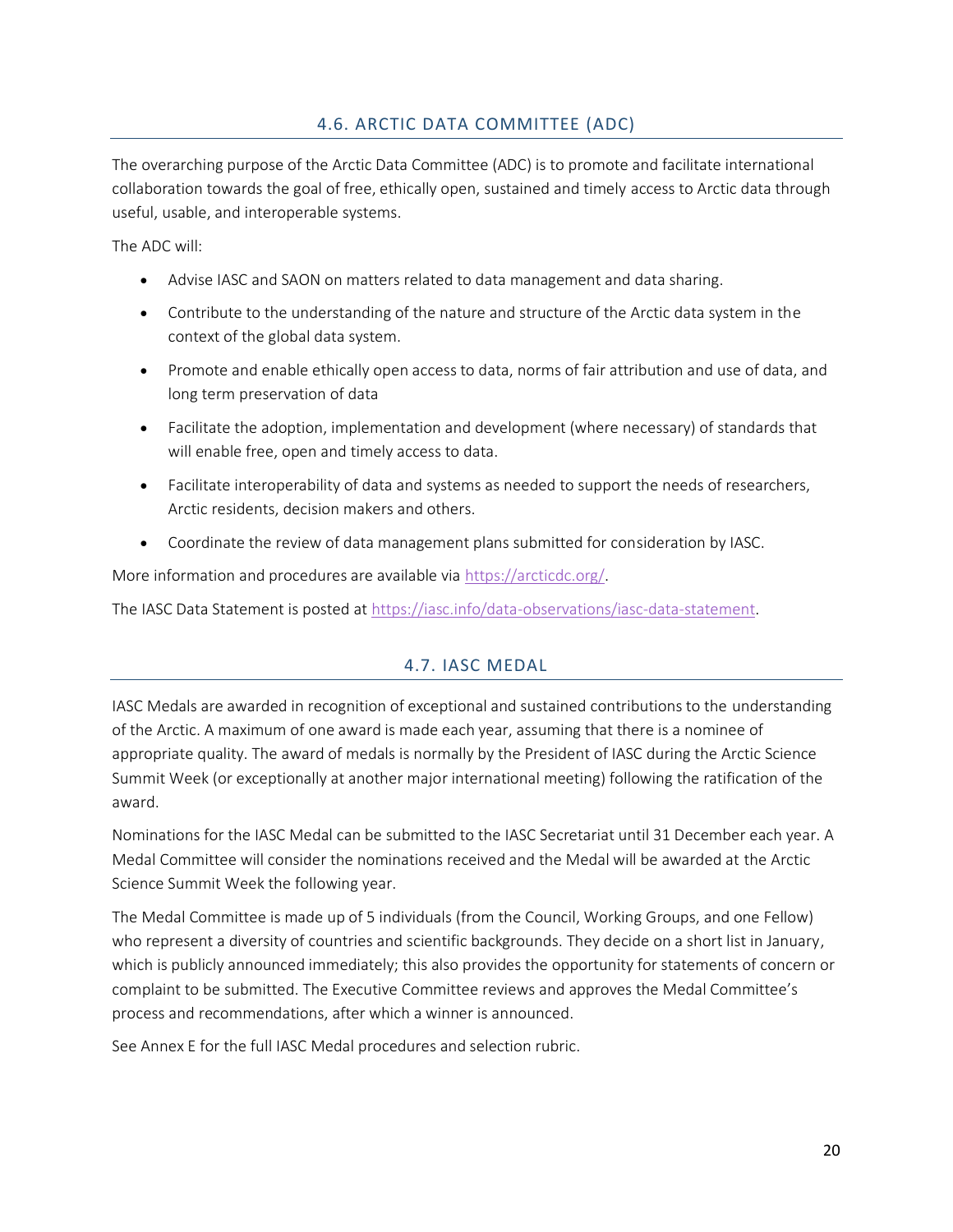### 4.8. CAPACITY BUILDING

<span id="page-20-0"></span>IASC is committed to building Arctic research capacity (see Strategic Plan, Annex B). It does this in various ways, including:

- Requesting that Working Groups allocate at least one third of their budgets supporting early career researchers
- Supporting Indigenous participation in Arctic Science Summit Week
- Establishing and continuing the IASC Fellowship Program (see Annex F) and CAFF-IASC Fellowship Program.
- Partnering with organizations like Polar Educators International on other educational and capacity building activities

# 5. IASC FINANCES

<span id="page-20-1"></span>The IASC Secretariat budget (provided by the host country) is managed by the Executive Secretary in consultation with the host country, following the rules and procedures of the host institution.

The IASC General Funds (provided by member country contributions) budget allocations are recommended by the Executive Committee, approved by Council, and managed by the Executive Secretary in consultation with the President (and Executive Committee, when appropriate).

- Two levels of contributions, for countries with smaller or larger Arctic research programs, are 13,000 Euro and 16,000 Euro; national adhering bodies self-assign their tier.
- The IASC Working Group budgets come from the IASC General Funds and subsequently allocated by the Working Groups, following rules determined by the IASC Council.
	- o Working Groups are allowed to roll over up to 25% of a year's allocated budget to the next yet. Working Groups are allowed to also over-budget by up to 25% in order to minimize rollover. Any over-spend is then applied to the following year.
	- o Working Groups must allocate at least 40% of their budgets to "cross-cutting activities", defined as activities with budgets shared with other Working Groups.
	- o See Appendix X for the IASC Workshop / Activity Proposal.
- IASC expects activities and initiatives to allocate at least 33% of scientific funds to support early career researchers.
- Allocations for General Fund budget lines are made by the end of the calendar year, to be expended through ASSW the following year. This, by design, creates some overlaps of fiscal years to allow for allocating and coordinating IASC finances at ASSW each year.

Both IASC budgets are annual audited with the cooperation of the Secretariat host institution.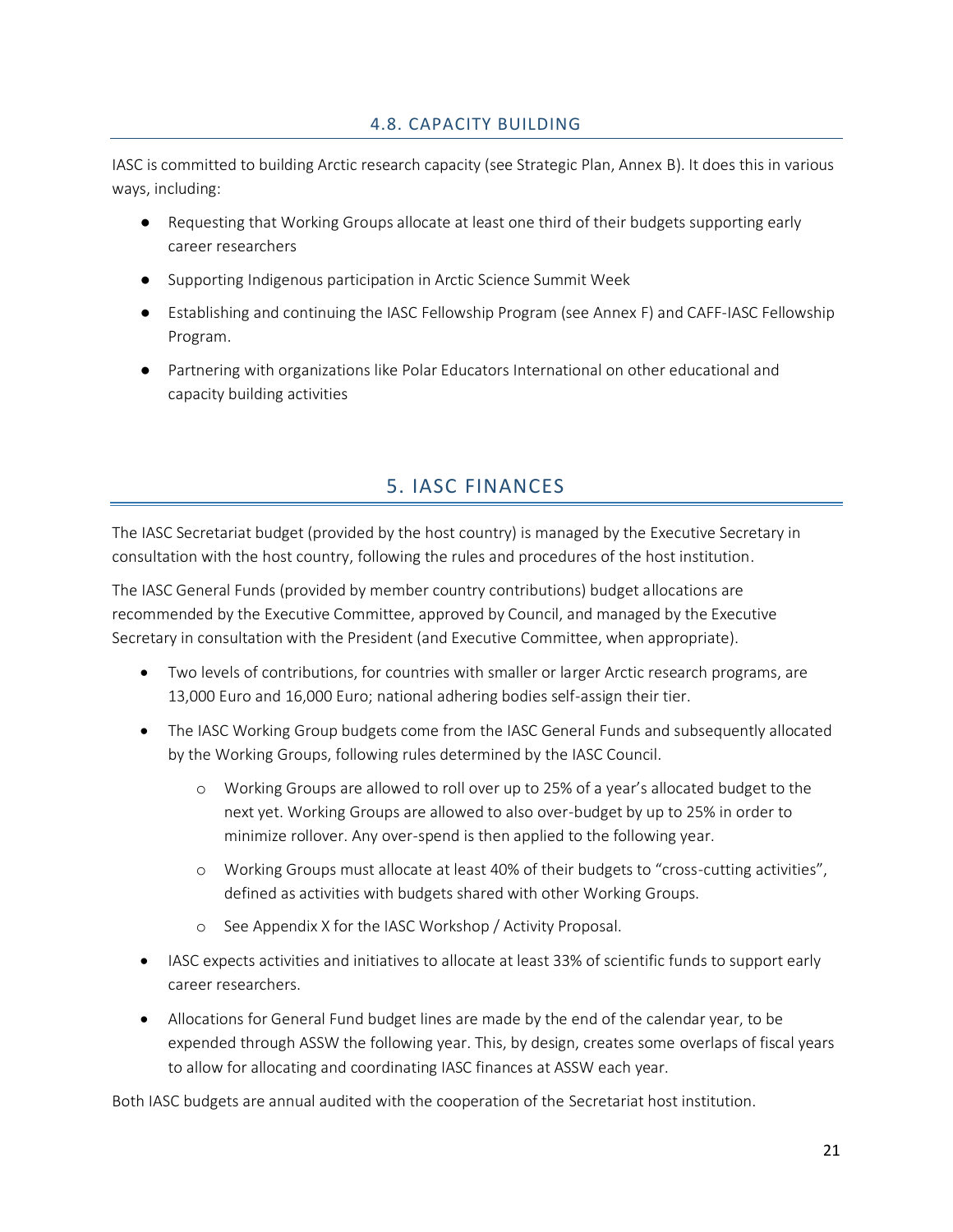In any given year, if it should be necessary for a member country to defer their membership contribution payment to IASC for the upcoming year it must:

- inform the IASC Secretariat before the start of the calendar year for which the membership contribution payment will be deferred (no later than December)
- send a justification for the need for the deferral of payment to the IASC Secretariat, which will inform the IASC Executive Committee.
- pay the outstanding membership contribution within 12 months after the year for which the membership contribution had been deferred.

Deferring the payment of the IASC membership contribution is possible for a maximum of two consecutive years.

Should a member country be unable to pay its membership contribution for two consecutive years, the membership of that country in IASC will be put on hold until

- at least one of the outstanding membership contributions are received and
- a plan is provided for future regular payments of the membership contribution

If a membership is put on hold:

- the country will temporarily lose their voting privilege on the IASC Council and other IASC committees
- the Council member may continue to attend Council meetings as an observer without voting rights.
- current committee members of this country (e.g. in the IASC Working Groups) may continue to serve on their WGs (without voting right) for the remainder of their current membership term, but cannot be extended.
- the country may not nominate new committee members to e.g. the IASC Working Groups.
- researchers of all career stages from this country may not apply for IASC travel support or fellowships.

If the membership of a country has been on hold for 2 or more years the country must demonstrate to the IASC Council at its next meeting that they have a continuing Arctic research commitment and a possibility to return to full membership status within a reasonable time. Failing such demonstration, the Council may vote to lapse their membership.

If the membership lapses, scientists from this country are still welcome to participate in ASSWs or other IASC-sponsored activities on the same basis as non-member countries.

The country has the possibility to re-apply for IASC membership in the future should the country again meet the IASC membership criteria. At the time of re-application, the country is not obligated to pay delinquent membership contributions.